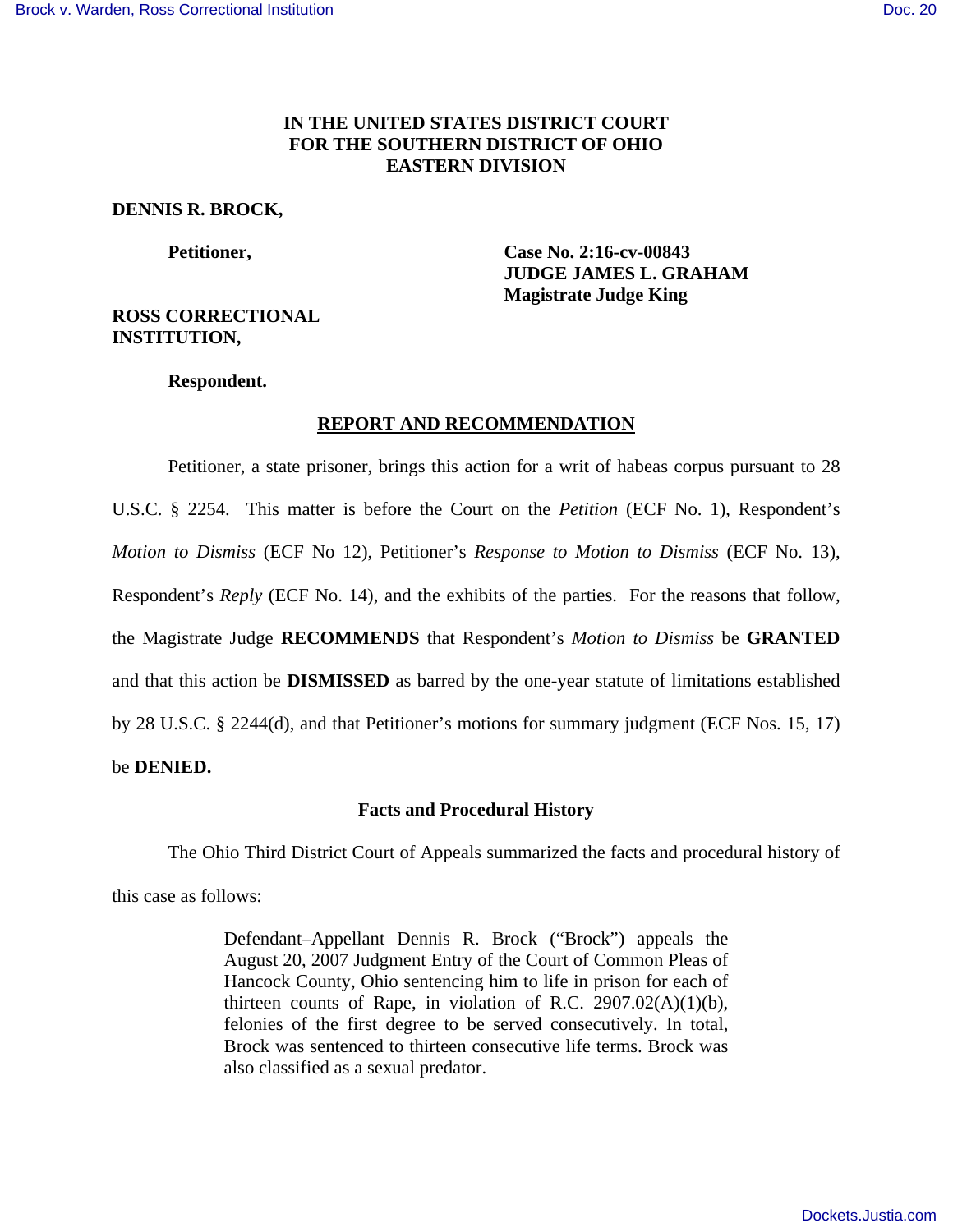This matter stems from events occurring in June of 2004 at the home Brock shared with his wife, Eva Charlene Brock ("Charlene") in Rawson, Ohio. On June 8, 2004, Brock and Charlene's son, Eric Brock ("Eric") and his five year-old daughter, Lizzy, were visiting in Rawson, Ohio. Eric, his wife, and Lizzy reside in Minnesota.

On June 10, 2004 Eric returned to Minnesota, leaving Lizzy to spend a week or two with her grandparents. Charlene was primarily responsible for the care of her granddaughter during her visit. On June 11, 2004 Charlene was tired from poor sleep the prior night and keeping up with five-year old Lizzy all day. Charlene asked Brock if he would watch Lizzy while she took a nap. Brock agreed.

When Charlene woke up from her nap, she gave Lizzy a craft project to work on to occupy her. Charlene alternated between preparing dinner and checking on Lizzy.

While Lizzy was working on her craft project, Charlene asked her what Lizzy and Brock had done while Charlene napped. Lizzy stated that they had played games. Lizzy then stated that "grandpa looked at my privates." (Tr.p.383). Charlene then asked Lizzy if she understood what "privates" meant and Lizzy stated that "it's where you pee and you poop." *Id.* 

Charlene was disturbed by this information and asked Lizzy if she was sure about what she was telling Charlene. Lizzy responded that she was sure and that "he licked me like a dog. That's yucky." *Id.* Lizzy also stated that Brock "stuck things up [her] butt." Charlene inquired as to what those things were and Lizzy described a screwdriver, mini flashlight, and other tools contained in Brock's workshop.

After hearing Lizzy's statements, Charlene quickly arranged to return Lizzy to her parents in Minnesota. Upon returning Lizzy, Charlene stayed with Eric's family in Minnesota for four months before returning to Ohio. When Charlene returned to Rawson, Ohio she sought counseling.

In counseling, Charlene discussed the abuse. Charlene's counselor subsequently reported the abuse to the Hancock County Sheriff's Office.FN1

FN1: Under Ohio law Charlene's counselor was a mandatory reporter of child abuse.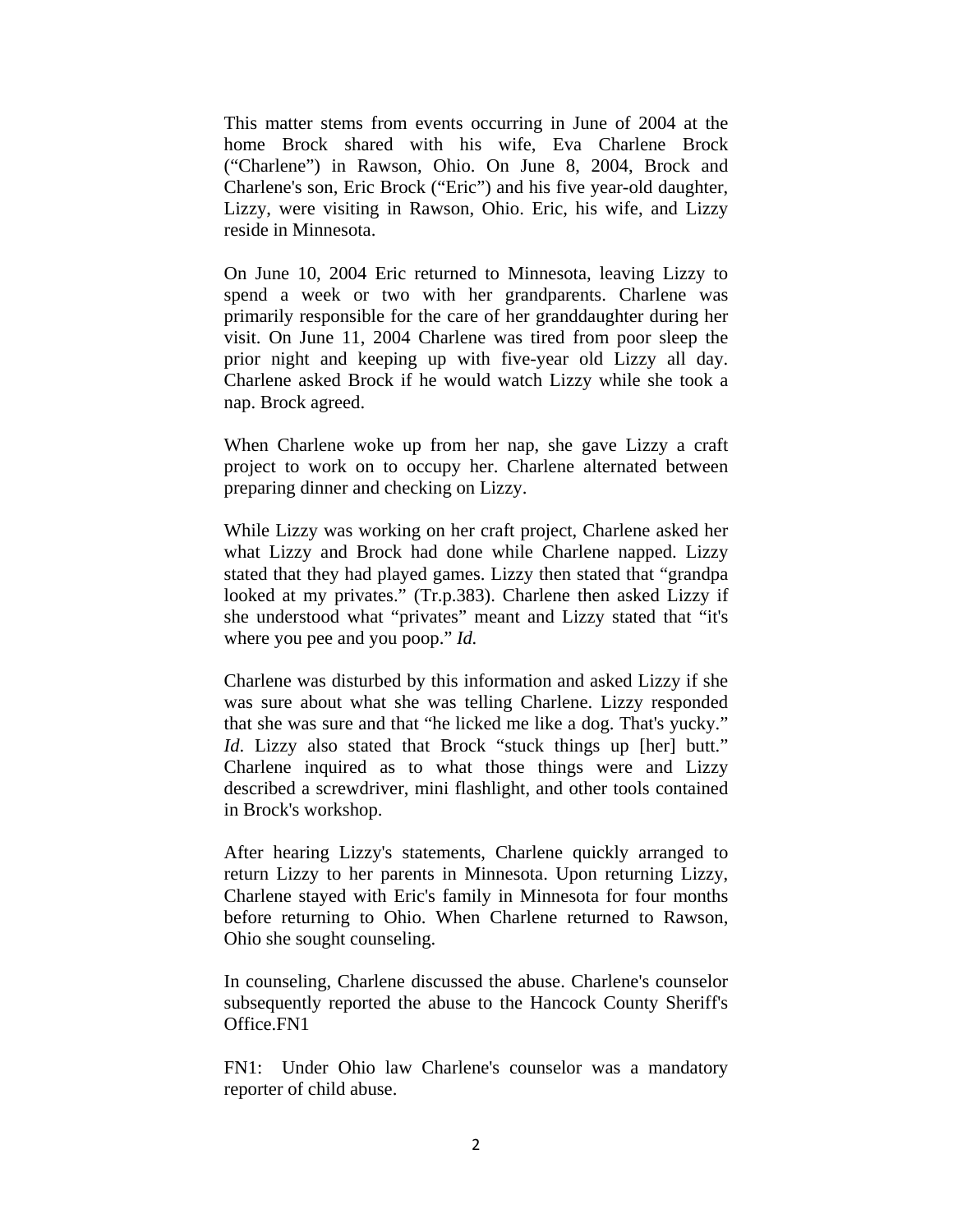Based on this report, Detective Timothy Graydon from the Hancock County Sheriff's Office went to the Brock residence and interviewed Charlene on April 18, 2005. After Detective Graydon finished speaking with Charlene, Brock arrived home. Detective Graydon asked Brock if they could speak in private. Brock then took Detective Graydon out to his workshop behind the house.

Brock stated that he assumed Detective Graydon was there to discuss what happened ten months ago with Lizzy. Detective Graydon then explained Brock's *Miranda* rights to him using a form. Brock read the rights aloud, indicated that he understood those rights and signed a *Miranda* waiver. Brock then proceeded to give a full account of what occurred on June 11, 2004 when he was alone with Lizzy, detailing abuse that was consistent with Lizzy's explanation of the events. During the interview, Brock also showed Detective Graydon the bedroom in the house where the abuse occurred. After interviewing Brock, Detective Graydon made the decision to arrest him.

On October 4, 2005, Brock was indicted by the Hancock County Grand Jury on thirteen counts of Rape in violation of R.C.  $2907.02(A)(1)(b)$ , each a felony of the first degree. Each count also contained a penalty specification as to the victim's age, indicating that the victim was less than ten years of age.

On October 5, 2005, Brock entered pleas of not guilty by reason of insanity to all counts of the indictment and requested a competency evaluation. On October 27, 2005, the trial court held a hearing to review the competency evaluation submitted by Dr. Thomas G. Sherman of the Court Diagnostic and Treatment Center. The trial court found Brock competent to stand trial.

On December 8, 2005, Brock filed a motion to suppress evidence. Specifically, Brock contends that his oral confession should have been suppressed. Brock also filed numerous pre-trial motions concerning the admissibility of various evidence, including a motion to prevent the State from introducing certain out of court statements made by Lizzy.

The State subsequently responded to the motions. On January 26, 2006 and February 21, 2006, evidentiary hearings were held for the court to hear evidence to decide Brock's motions.

On February 16, 2006, the trial court issued a written opinion on Brock's motion to suppress finding that Brock had waived his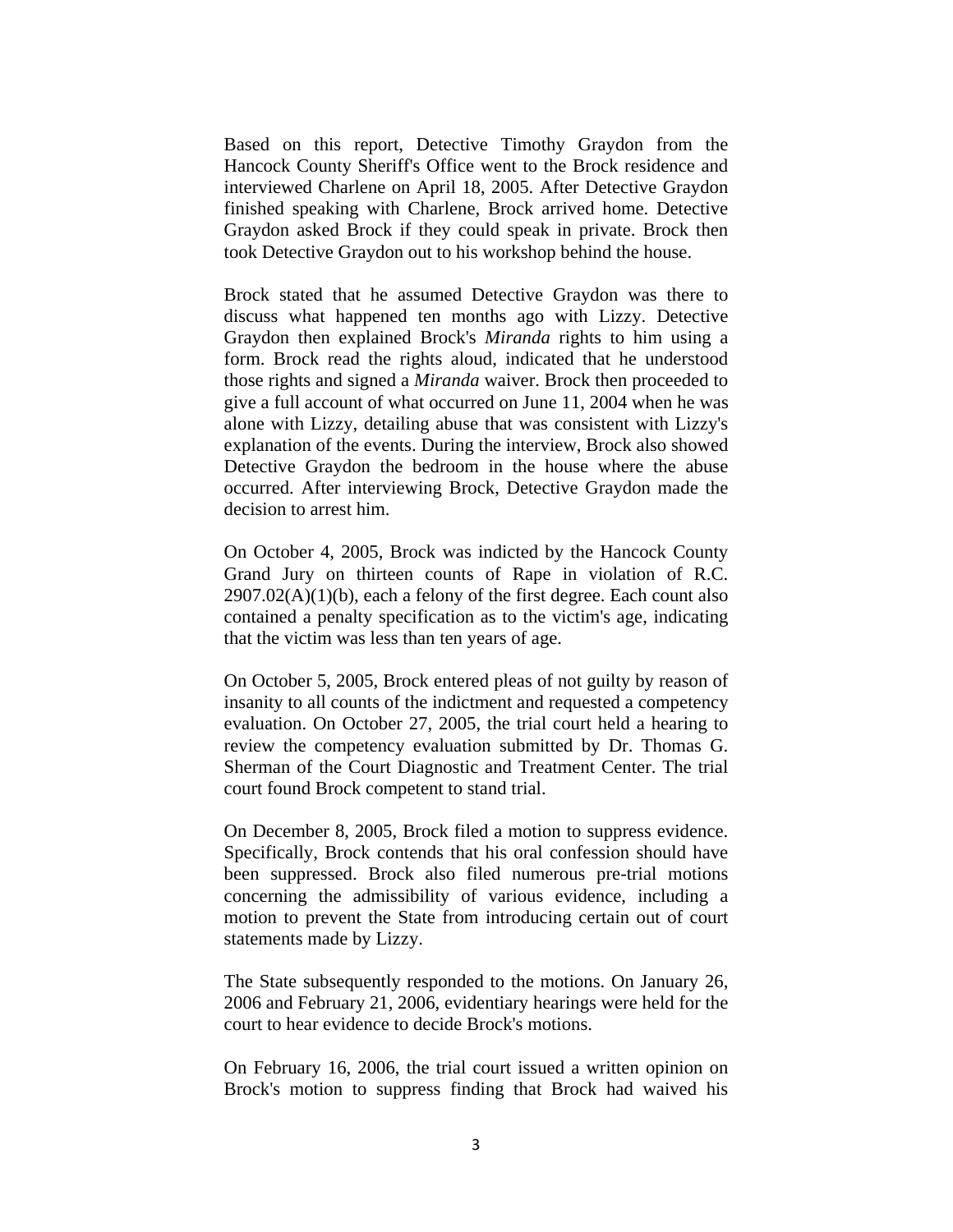*Miranda* rights before confessing to the detective. The court also found that no custodial interrogation occurred in this case. On March 13, 2006 the trial court ruled on Brock's various motions. Included in the March 13, 2006 Entry was a finding that Lizzy's out of court statements were admissible.

On April 10, 2006, Brock entered a plea of no contest to all thirteen counts of the indictment. The trial court found Brock guilty and continued the matter for sentencing. The case came before the trial court for sentencing on May 9, 2006. Brock was classified as a Sexual Predator and sentenced to four consecutive life sentences.

Brock subsequently attempted to appeal his convictions and sentence, apparently under the mistaken belief that the trial court's pre-trial rulings were appealable. This Court found substantial evidence in the record to support the contention that Brock's no contest plea was entered upon the mistaken belief of both counsel and the trial court that pre-trial rulings would be appealable. However, this Court found that only the denial of Brock's motion to suppress was appealable and that all other pre-trial motions in limine were not appealable after Brock entered a no contest plea. Therefore, this Court vacated the judgment of the trial court and remanded for further proceedings. *State v. Brock*, 3rd Dist. No. 5– 06–27, 2006–Ohio–6681.

After the case was remanded, the first pre-trial was held on January 11, 2007. On February 9, 2007 Brock again requested a competency evaluation and entered a plea of not guilty by reason of insanity. We also note that Brock again filed a number of motions in limine during the pre-trial period. In an Entry issued August 3, 2007 the trial court noted that all pre-trial motions had been previously resolved in the March 13, 2006 Entry. The trial court incorporated those findings into its August 3, 2007 Entry.

A jury trial was held from August 13–15, 2007. On August 15, 2007 the jury found Brock guilty of all thirteen counts of Rape. On August 20, 2007 Brock was sentenced to thirteen consecutive terms of life in prison, one for each count of Rape, for a total of thirteen consecutive life terms. Brock was also labeled a sexual predator.

Brock now appeals asserting four assignments of error.

### ASSIGNMENT OF ERROR I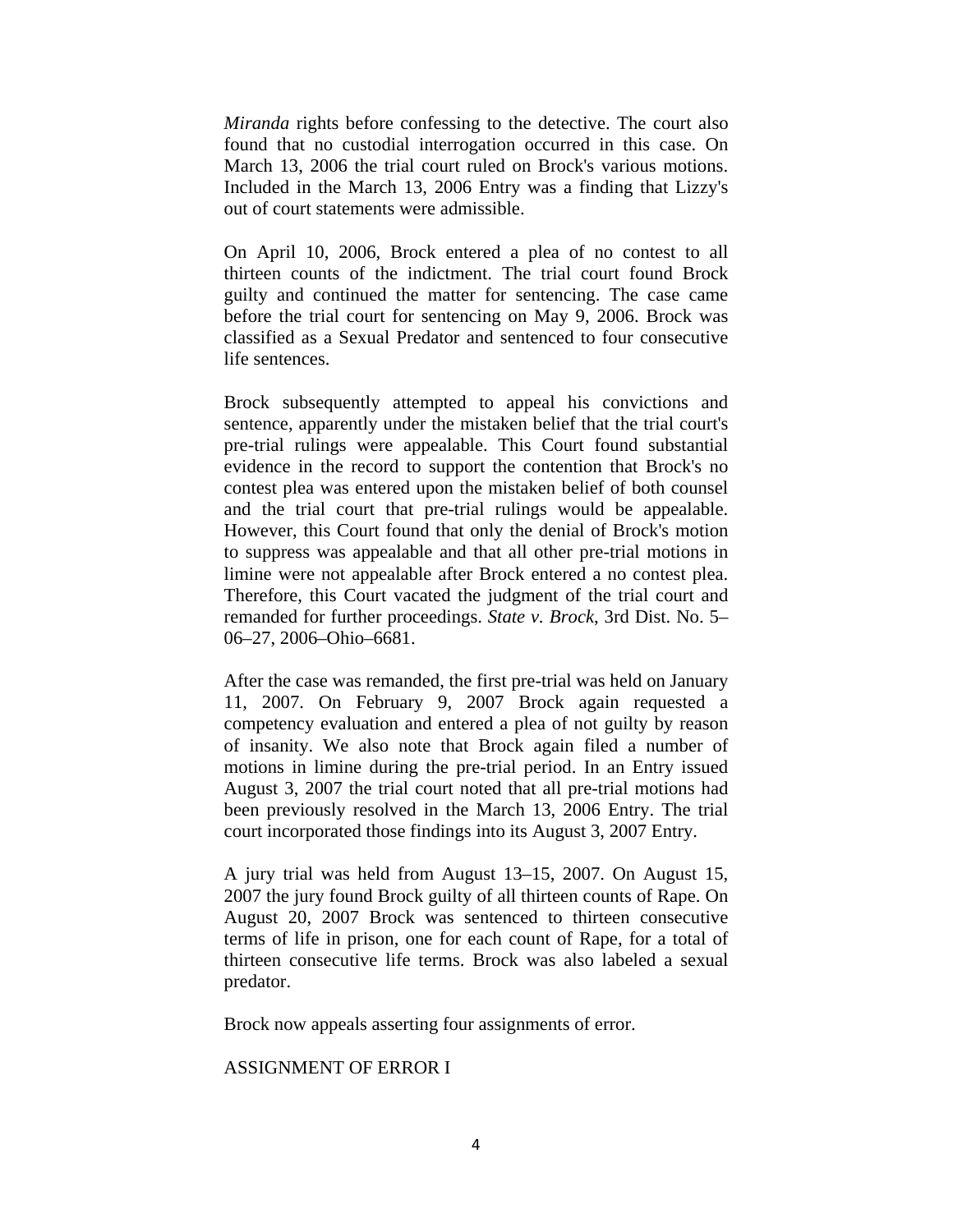BROCK'S CONSTITUTIONAL RIGHT AGAINST SELF– INCRIMINATION WAS VIOLATED BECAUSE ANY INCRIMINATING STATEMENTS GIVEN TO AUTHORITIES SHOULD HAVE BEEN SUPPRESSED.

ASSIGNMENT OF ERROR II

BROCK'S CONSTITUTIONAL RIGHTS PURSUANT TO THE CONFRONTATION CLAUSE WERE VIOLATED BY THE TRIAL COURT'S DECISION THAT STATEMENTS MADE BY BROCK'S GRANDDAUGHTER TO HER GRANDMOTHER WERE ADMISSIBLE, AND THE STATEMENTS WERE LIKEWISE INADMISSIBLE UNDER EVID. R. 807 BECAUSE THE TRIAL COURT DID NOT MAKE THE NECESSARY PREREQUISITE FINDINGS.

#### ASSIGNMENT OF ERROR III

THE TRIAL COURT ERRED BY FAILING TO GRANT BROCK'S RULE 29 MOTION BECAUSE THE STATE DID NOT PROVIDE COMPETENT EVIDENCE TO PROVE EACH COUNT BEYOND A REASONABLE DOUBT, AND HIS RIGHT TO DUE PROCESS WAS OTHERWISE VIOLATED.

### ASSIGNMENT OF ERROR IV

## LETTERS SENT BY DENNIS BROCK TO HIS WIFE SHOULD NOT HAVE BEEN ADMITTED BECAUSE THEY WERE PROTECTED BY SPOUSAL PRIVILEGE, AND WERE NOT VOLUNTARILY PRODUCED.

*State v. Brock*, No. 5-07-42, 2008 WL 2582574, at \*1-3 (Ohio App. 3<sup>rd</sup> Dist. June 30, 2008). The

state appellate court affirmed the judgment of conviction. *Id.* On December 3, 2008, the Ohio

Supreme Court dismissed the appeal. *State v. Brock*, 120 Ohio St.3d 1421 (2008).

Petitioner subsequently filed numerous motions and appeals with the Hancock County

Common Pleas Court, the Ohio Third District Court of Appeals, the Ohio Twelfth District Court

of Appeals, the Ohio Fourth District Court of Appeals, and the Ohio Supreme Court. He has

provided a listing of some of those filings, but he indicates that it is neither complete nor in

chronological order. *Petition* (ECF No. 1, PageID# 71.) Respondent has provided a lengthy and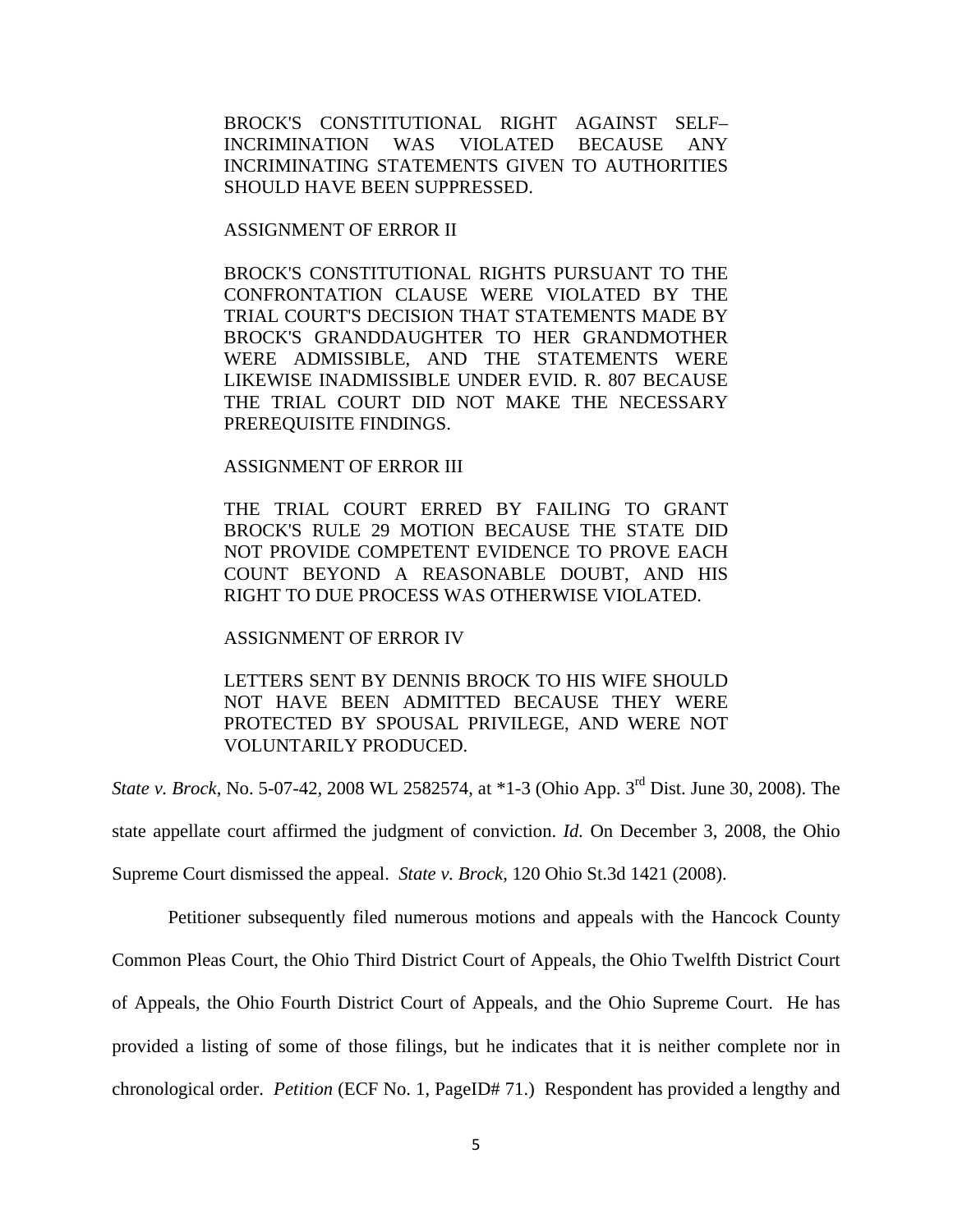detailed history of Petitioner's numerous filings, attaching exhibits. *Motion to Dismiss* (ECF No. 12, PageID# 115- 122; ECF No. 12-1, PageID# 153-770). Rather than detailing all of these filings, it is sufficient to note that Petitioner's earliest action involved his December 8, 2008 delayed application to reopen the appeal and, further, that the state courts denied all of Petitioner's actions as untimely or improperly filed*. Id*. Ultimately, the state courts found Petitioner to be a vexatious litigator and prohibited him from filing any additional actions regarding his convictions. The state appellate court dismissed Petitioner's appeal from the trial court's designation of him as a vexatious litigator for failure to comply with Ohio statutory procedural requirements:

> Defendant-appellant, Dennis R. Brock ("Brock"), appeals the decision of the Hocking County Common Pleas Court granting summary judgment in favor of plaintiff-appellee, the Ohio Attorney General ("OAG"). The OAG filed a vexatious litigator complaint against Brock pursuant to R.C. 2323.52. During the proceedings, the OAG filed a motion for summary judgment. The trial court granted the motion, declared Brock to be a vexatious litigator, and imposed a preliminary injunction under Civ.R. 65 against Brock. Brock now appeals the trial court's decision.

> Brock argues that he is not a vexatious litigator because he should have been granted a mandatory hearing pursuant to R.C. 2969.24(C) prior to the dismissal of his habeas corpus petition which was filed in December 2013 in this court. However, we find that Brock failed to comply with R.C. 2969.25(A) and (C). Brock included in his notice of appeal an affidavit of indigency requesting a waiver of fees but it failed to include a statement setting forth the balance in his inmate account for each of the preceding six months, as certified by the institutional cashier, in violation of R.C. 2969.25(C). Brock also failed to provide an affidavit describing each civil action or appeal of a civil action within the last five years, in violation of R.C. 2969.25(A). Therefore, we dismiss this appeal.

I. Facts

In August 2007, a jury found Brock guilty of 13 counts of Rape, first-degree felonies, in violation of R.C. 2907.02(A)(1)(b). The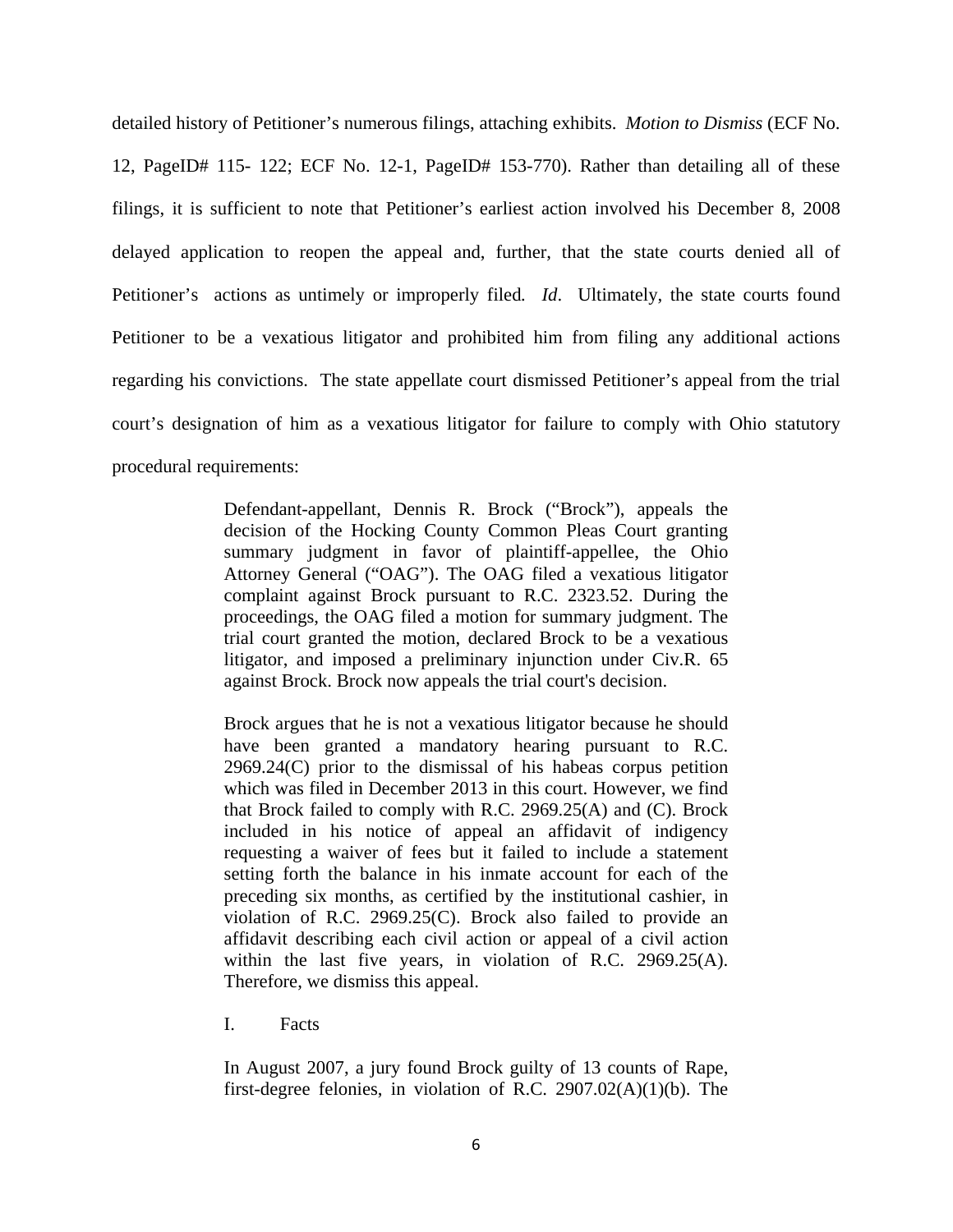trial court sentenced Brock to 13 consecutive life sentences. Upon his direct appeal, the Third District Court of Appeals affirmed the trial court's convictions and sentences. Since then, Brock has filed numerous motions and appeals with the Hancock County Common Pleas Court, the Third District Court of Appeals, the Twelfth District Court of Appeals, the Fourth District Court of Appeals, and the Ohio Supreme Court.

In May 2012, Brock filed a petition for a writ of habeas corpus in the Twelfth District Court of Appeals. That court granted the respondent's motion to dismiss and dismissed Brock's petition on the ground that habeas corpus relief was not a proper remedy for Brock's various legal challenges. *Brock v. Brunsman,* 12th Dist. Warren No. CA2012–05–043. Brock appealed the Twelfth District's dismissal to the Ohio Supreme Court. The Ohio Supreme Court dismissed his appeal as untimely and further found Brock to be a vexatious litigator under S.Ct.Prac.R. 4.03(B), citing five different Ohio Supreme Court decisions involving Brock. *See Brock v. Moore*, 135 Ohio St.3d 188, 2013–Ohio–70, 985 N.E.2d 465 (case name changed because Moore was substituted for Brunsman as the warden respondent to the petition).

Later, Brock was transferred from the Lebanon Correctional Facility Institute in Warren County to the Hocking Correctional Facility in Hocking County. Then, Brock filed a petition for a writ of habeas corpus in this court in December 2013. The OAG filed a motion to dismiss Brock's petition. In March 2014, this court granted the OAG's motion and dismissed Brock's petition because it failed to establish that the trial court lacked jurisdiction over his criminal trial; and he had other adequate legal remedies he could have pursued to protect his rights. *Brock v. Duffey*, 4th Dist. Hocking No. 13CA25.

The case *sub judice* commenced in May 2014 when the OAG filed a vexatious litigator complaint against Brock. Brock filed a Civ.R.  $12(B)(1)$  and  $12(B)(6)$  motion to dismiss and a Civ.R. 13(D) counterclaim. The OAG filed a motion for summary judgment; and Brock then filed an "opposition to plaintiff's reasons for summary judgment." Brock proceeded to file approximately twelve various motions such as multiple motions to dismiss and motions arguing the merits of a habeas corpus petition.

In August 2014, the trial court filed a judgment entry granting summary judgment in favor of the OAG. The trial court declared Brock a vexatious litigator under R.C. 2323.52; imposed R.C. 2323.52(D) vexatious litigator restrictions against Brock; and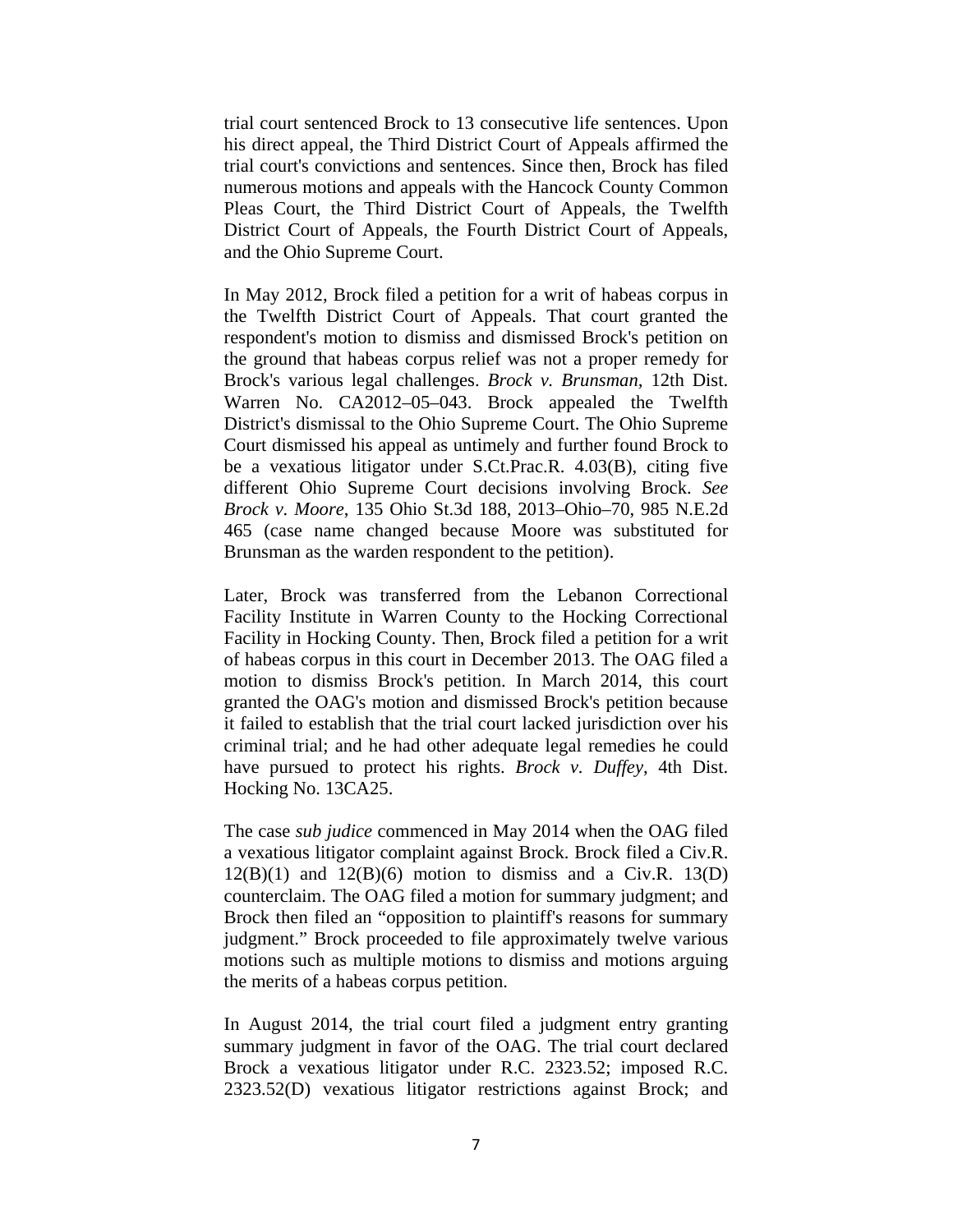issued a preliminary injunction under Civ.R. 65. The trial court stated: "This Court hereby issues a preliminary injunction under Civ. R. 65 which prohibits Dennis R. Brock from instituting any litigation, continuing any litigation, or making any application in any litigation in any Ohio Common Pleas, Municipal, County, or Appellate Court while this litigation is pending, without first obtaining leave from this Court[.]"

Shortly thereafter, Brock filed an appeal from the trial court's decision without first obtaining leave from the court of appeals to proceed pursuant to R.C. 2323.52(F)(2). On October 27, 2014, we ordered Brock to file his application for leave to proceed with this court in accordance with R.C.  $2323.52(F)(2)$  within twenty days from the entry date of that order. On November 12, 2014, the trial court filed an entry stating that it was correcting the record to reflect that on or before September 5, 2014, Brock filed a motion for leave to appeal but that his motion was subsequently lost or destroyed. The trial court had granted Brock's motion for leave to file an appeal but it was never properly ruled upon by the court of appeals pursuant to R.C. 2323.52(F)(2).

On December 18, 2014, this court found that the error regarding the motion for leave to appeal was not jurisdictional and ruled that Brock's motion for leave to appeal was timely filed on or before September 5, 2014. Brock and the OAG subsequently filed appellate briefs for this court to consider. In our December 2014 decision we specifically instructed that this appeal be limited to the trial court's determination that Brock is a vexatious litigator.

\*\*\*

Brock appeals the trial court's summary judgment against him. He argues that he is not a vexatious litigator. Instead, he contends that he is just being persistent in trying to make this court understand that his present incarceration is illegal. Brock fashions a creative argument. He basically argues that he cannot be considered a vexatious litigator because he has not been afforded a hearing on the OAG's motion to dismiss his petition for habeas corpus that he filed before this court in December 2013. Brock first sets forth the premise that he can be designated as a vexatious litigator if his habeas corpus case is a civil case. He then argues that if his habeas corpus case is indeed categorized as a civil case, then he was entitled to a mandatory hearing pursuant to R.C. 2969.24(C). Thus, he argues that his right to due process has been violated.

\*\*\*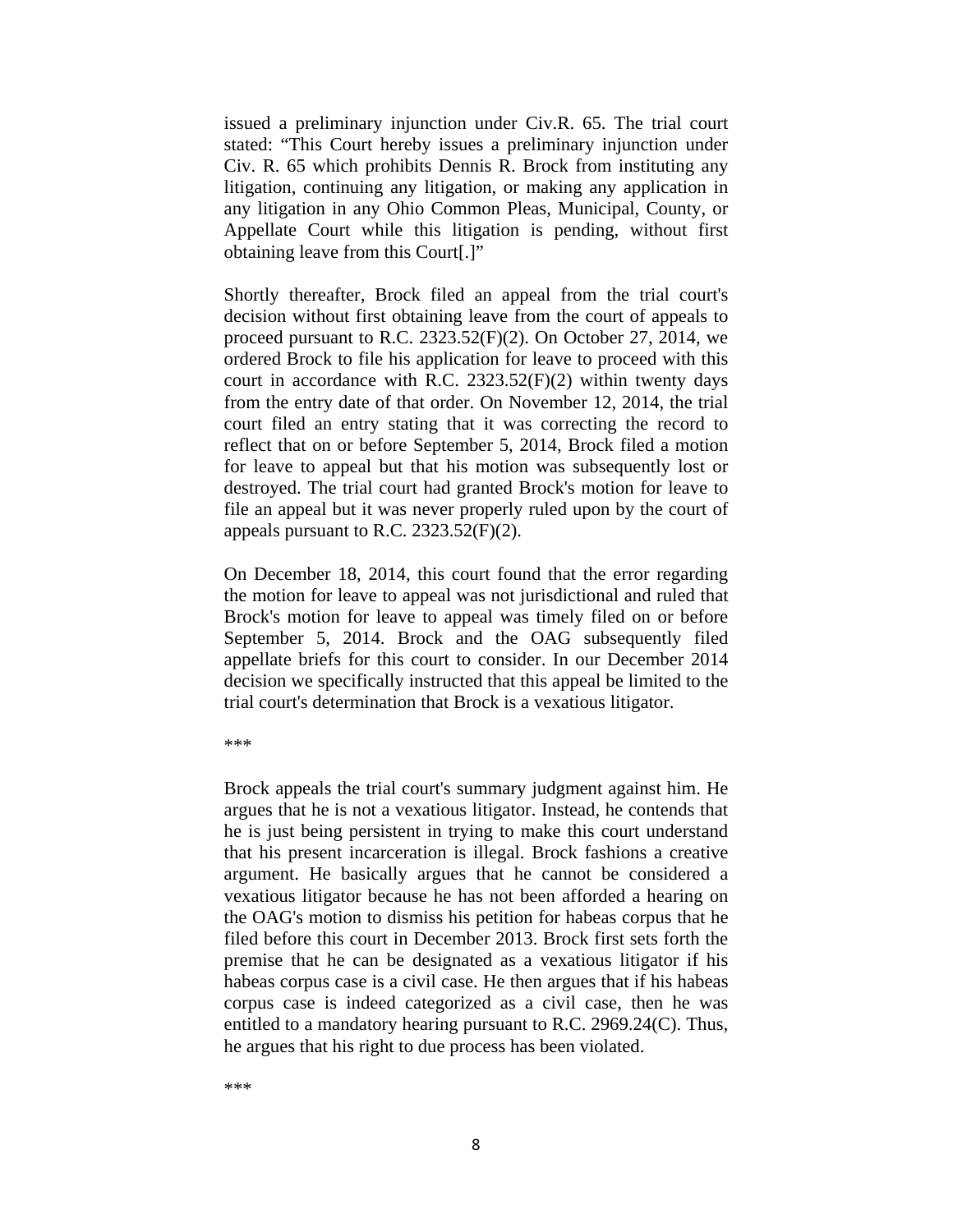The OAG argues that Brock's appeal is procedurally defective. The OAG alleges that Brock failed to file a complete waiver of the prepayment requirement as required by R.C. 2969.25(C) and a prior civil lawsuit affidavit as required by R.C. 2969.25(A) when he filed his appeal of the trial court's judgment. The OAG contends that these requirements are mandatory for this type of appeal and incurable by later filings.

R.C. 2969.25(A) and (C) state:

(A) At the time that an inmate commences a civil action or appeal against a government entity or employee, the inmate shall file with the court an affidavit that contains a description of each civil action or appeal of a civil action that the inmate has filed in the previous five years in any state or federal court. The affidavit shall include all of the following for each of those civil actions or appeals:

(1) A brief description of the nature of the civil action or appeal;

(2) The case name, case number, and the court in which the civil action or appeal was brought;

(3) The name of each party to the civil action or appeal;

(4) The outcome of the civil action or appeal, including whether the court dismissed the civil action or appeal as frivolous or malicious under state or federal law or rule of court, whether the court made an award against the inmate or the inmate's counsel of record for frivolous conduct under section 2323.51 of the Revised Code, another statute, or a rule of court, and, if the court so dismissed the action or appeal or made an award of that nature, the date of the final order affirming the dismissal or award.

\* \* \*

(C) If an inmate who files a civil action or appeal against a government entity or employee seeks a waiver of the prepayment of the full filing fees assessed by the court in which the action or appeal is filed, the inmate shall file with the complaint or notice of appeal an affidavit that the inmate is seeking a waiver of the prepayment of the court's full filing fees and an affidavit of indigency. The affidavit of waiver and the affidavit of indigency shall contain all of the following: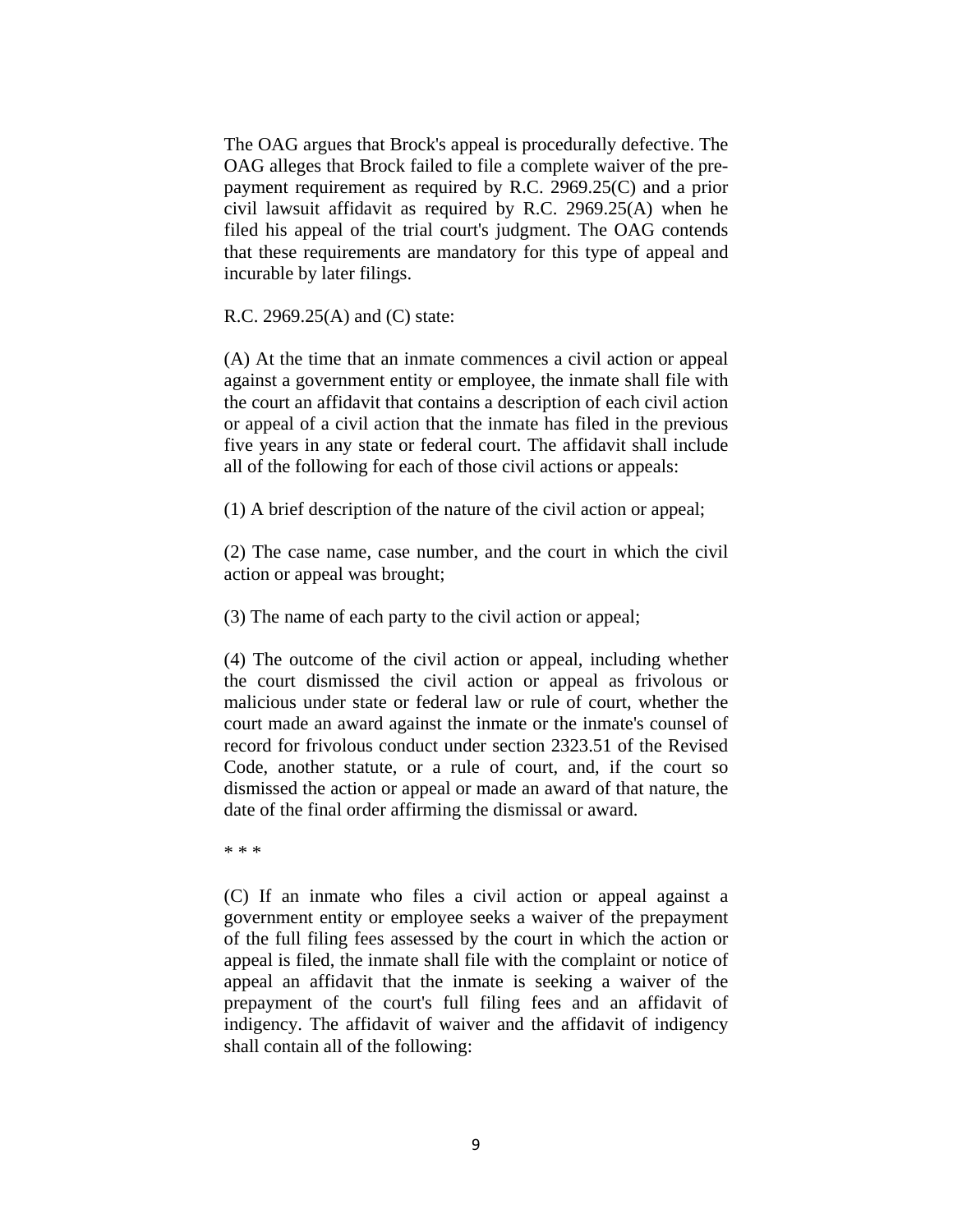(1) A statement that sets forth the balance in the inmate account of the inmate for each of the preceding six months, as certified by the institutional cashier;

(2) A statement that sets forth all other cash and things of value owned by the inmate at that time.

"The requirements of R.C. 2969.25 are mandatory, and failure to comply with them subjects an inmate's action to dismissal." (Quotation omitted.) *Boles v. Knab*, 129 Ohio St.3d 222, 2011– Ohio–2859, 951 N.E.2d 389, ¶ 1. The failure to file affidavits required by R.C. 2969.25(A) and (C) at the commencement of an original action or appeal cannot be cured by a delayed filing. *Id*. at ¶ 2; *Fuqua v. Williams*, 100 Ohio St.3d 211, 2003–Ohio–5533, 797 N.E.2d 982, ¶ 9. The Ohio Supreme Court has made it clear that neither R.C. 2969.25(A) nor (C) permit substantial compliance. *State ex rel. Manns v. Henson*, 119 Ohio St.3d 348, 2008–Ohio– 4478, 894 N.E.2d 47, ¶ 4, citing *Martin v. Ghee,* 10th Dist. Franklin No. 01AP–1380, 2002 WL 523000 (Apr. 9, 2002).

According to R.C. 2323.52, actions to determine a person to be a vexatious litigator are civil actions. Brock is an inmate and the OAG is a government entity. Therefore, we agree that this appeal must comply with the requirements of R.C. 2969.25.

This court stated in *Simms v. Lane*, 4th Dist. Hocking No. 95CA25, 1996 WL 451360, \*1 (Aug. 5, 1996):

Although we have consistently afforded considerable leniency in pro se actions brought by indigent prisoners, see *Wright v. Morris* (May 9, 1994), Ross App. No. 93CA1955, unreported and *Besser v. Griffey* (1993), 88 Ohio App.3d 379, 382, such leniency is not without limitation. *State ex rel. Karamasu v. Tate* (1992), 83 Ohio App.3d 199, 206.

We are subject to limits set forth by the Ohio Supreme Court when it states: "The requirements of R.C. 2969.25 are mandatory, and failure to comply with them subjects an inmate's action to dismissal ." *State ex rel. White v. Bechtel*, 99 Ohio St.3d 11, 2003– Ohio–2262, 788 N.E.2d 634, ¶ 5, citing *State ex rel. Alford v. Winters*, 80 Ohio St.3d 285, 286, 685 N.E.2d 1242 (1997); *see also, State ex rel. Jefferson v. Ohio Adult Parole Auth*., 86 Ohio St.3d 304, 714 N.E.2d 926 (1999).

Brock has filed many different actions and appeals in the courts throughout Ohio. Even though he is representing himself, from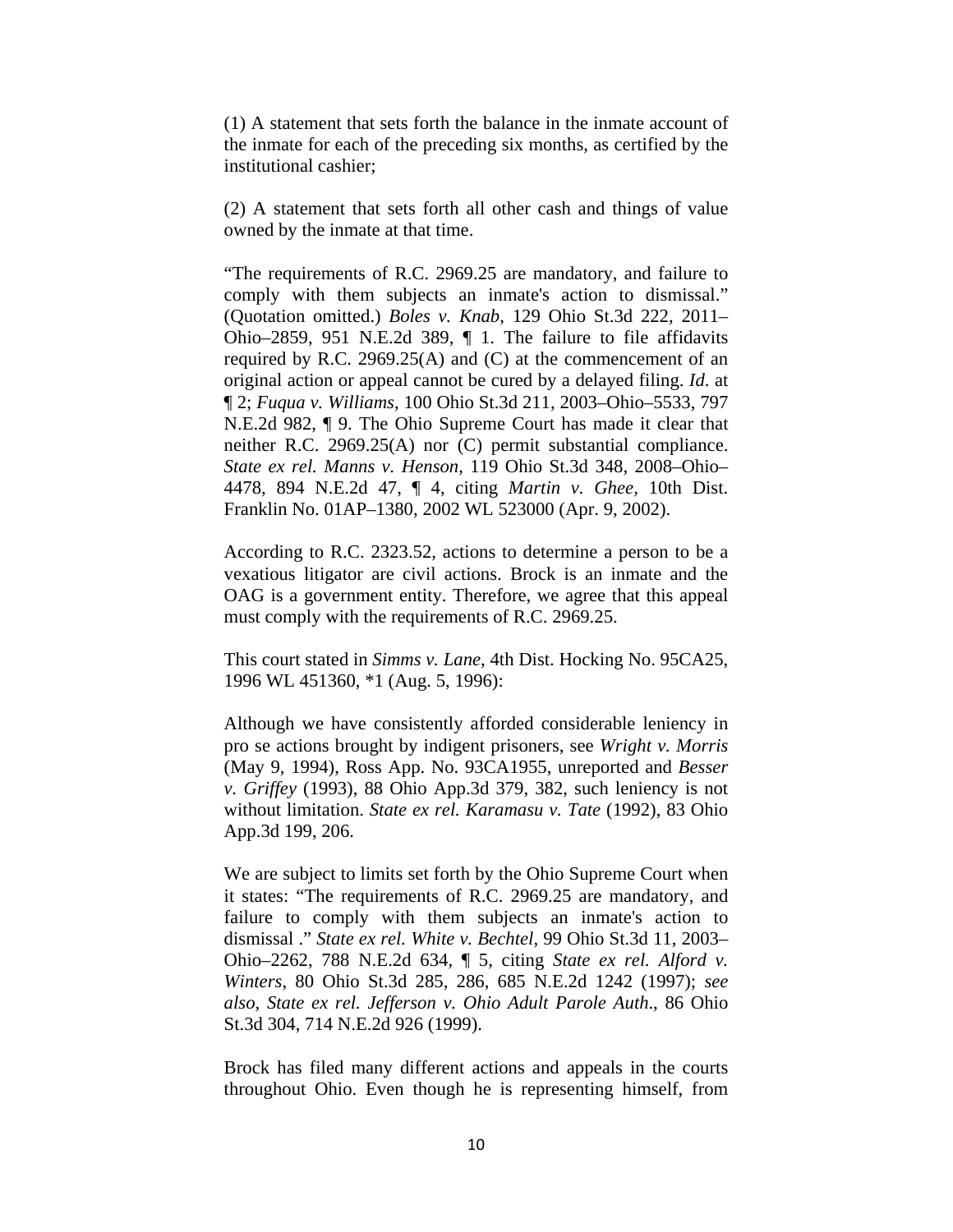filing the numerous cases, he should be well aware of the requirements of R.C 2969.25. In this appeal, Brock failed to file an affidavit describing each civil action or appeal of a civil action that he had filed in the previous five years in any state or federal court with his notice of appeal. Also, Brock failed to file a complete affidavit meeting the requirements of R.C. 2969.25(C). Brock did file an affidavit of indigency, requesting waiver of "any filing fees, court costs, costs of transcripts or other relevant documents\* \* \*." However, the affidavit does not include a statement setting forth the balance in his inmate account for the proceeding six months, certified by the institutional cashier.

Brock has failed to comply with the procedural requirements of R.C. 2969.25. Brock's failure to comply with mandatory requirements subjects his appeal to dismissal. We need not address the merits of Brock's assignment of error and the OAG's second argument that the trial court did not err in granting appellee's motion for summary judgment, declaring appellant a vexatious litigator, and imposing vexatious litigator restrictions against appellant.

*Ohio Atty. Gen. v. Brock*, No. 14CA19, 2015 WL 5833976, at \*1-6 (Ohio App. 4<sup>th</sup> Dist. Oct. 1,

2015). On October 1, 2015, the appellate court dismissed Petitioner's appeal. *Id*.

On December 2, 2015, Petitioner also filed an action in this Court pursuant to 28 U.S.C.

§§ 1915(e), 1915A, challenging the state court's designation of him as a vexatious litigator.

*Brock v. DeWine*, Case No. 2:15-cv-03050 (S.D. Ohio). On May 5, 2016, this Court dismissed

that action for lack of subject matter jurisdiction and for failure to state a claim for relief. *Id.,* 

*Judgment* (ECF No. 14).

Petitioner executed the *Petition* on August 23, 2016. He asserts as follows:

- 1. Petitioner's wrongful restraint continues only due to suspension of his Ohio habeas corpus privilege.
- 2. Insufficient indictment supporting § 2254 actual innocence requirement.
- 3. Violation of Sixth Amendment right to confront the witness against defendant/petitioner.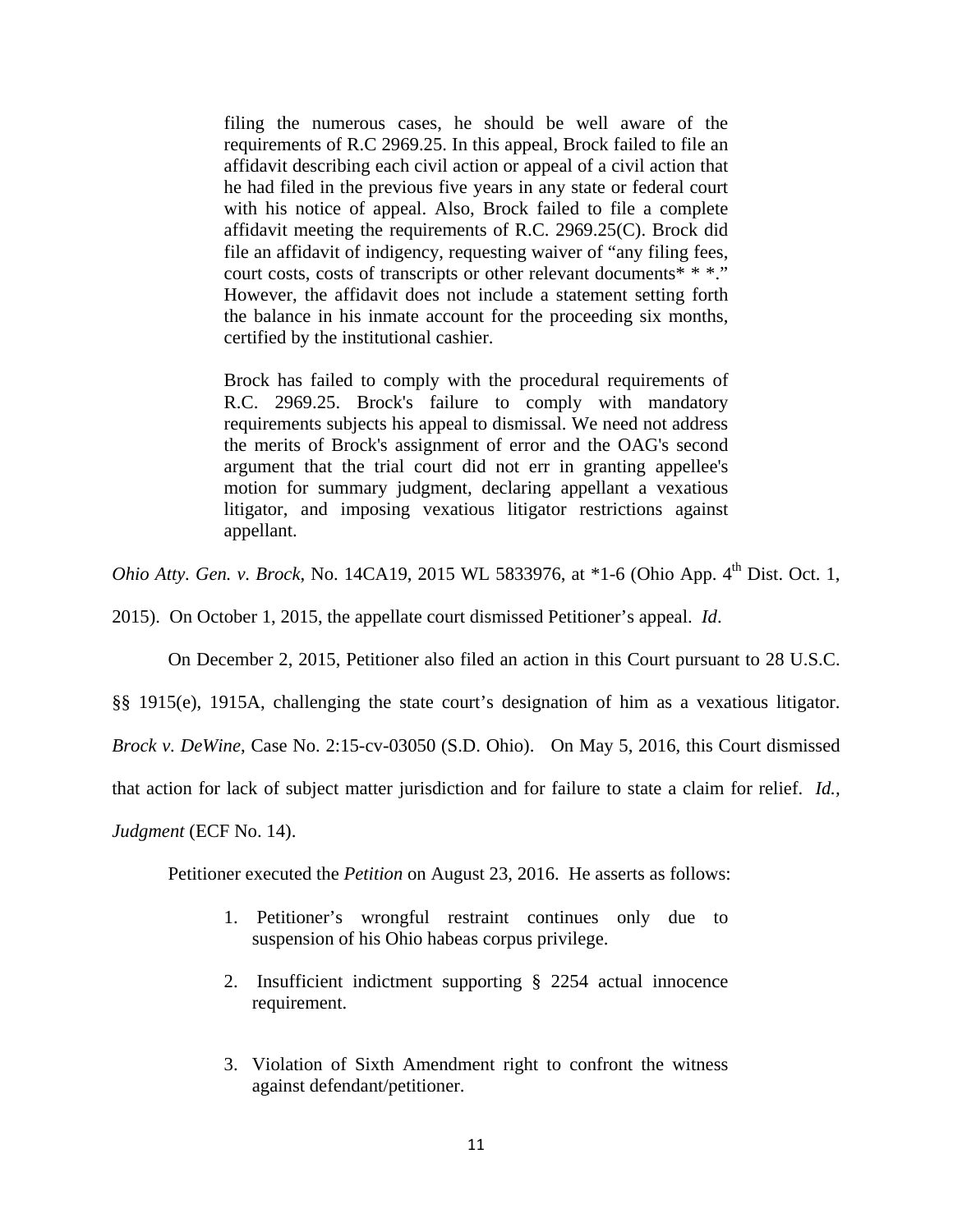- 4. The State intentionally caused pre-indictment delay to gain tactical advantage over the accused.
- 5. The trial court failed to establish subject matter jurisdiction for 169 days.
- 6. The trial court had no jurisdiction to ignore Crim.R. 7(A) requirements of waiver of indictment, thereby lacking jurisdiction to present the indictment in the first instance and creating a double jeopardy violation.
- 7. The untimely indictment did not confer subject matter jurisdiction because its presentation instantly violated constitutional right, Fifth Amendment due process and cause of substantial prejudice.
- 8. Dismissal of an allowed writ by Civ.R. 12(B)(6) denies ruling on the merits: Where Ohio writ is only allowed for lack of jurisdiction, such decision continues a void sentence: Ohio thereby actively participating in slavery and involuntary servitude in violation of the Thirteenth Amendment.
- 9. Habeas petitioner denied citizenship privileges granted in the United States Constitution.
- 10. Habeas petitioner's constitutional rights violated when Ohio courts issued sanctions against him for pursuing constitutional privilege to petition for writ of habeas corpus, denying him habeas ability by effectively suspending his privilege of habeas corpus.
- 11. Where a trial court lacks jurisdiction, speedy trial right is cognizable in habeas corpus and presentable as a § 2254 "prejudice."
- 12. Due to the trial court never having obtained subject matter jurisdiction, criminal rules do not apply: thereby no state criminal proceeding applies and dismissal by Fed.R.Civ.P.  $12(b)(1)$  is in order.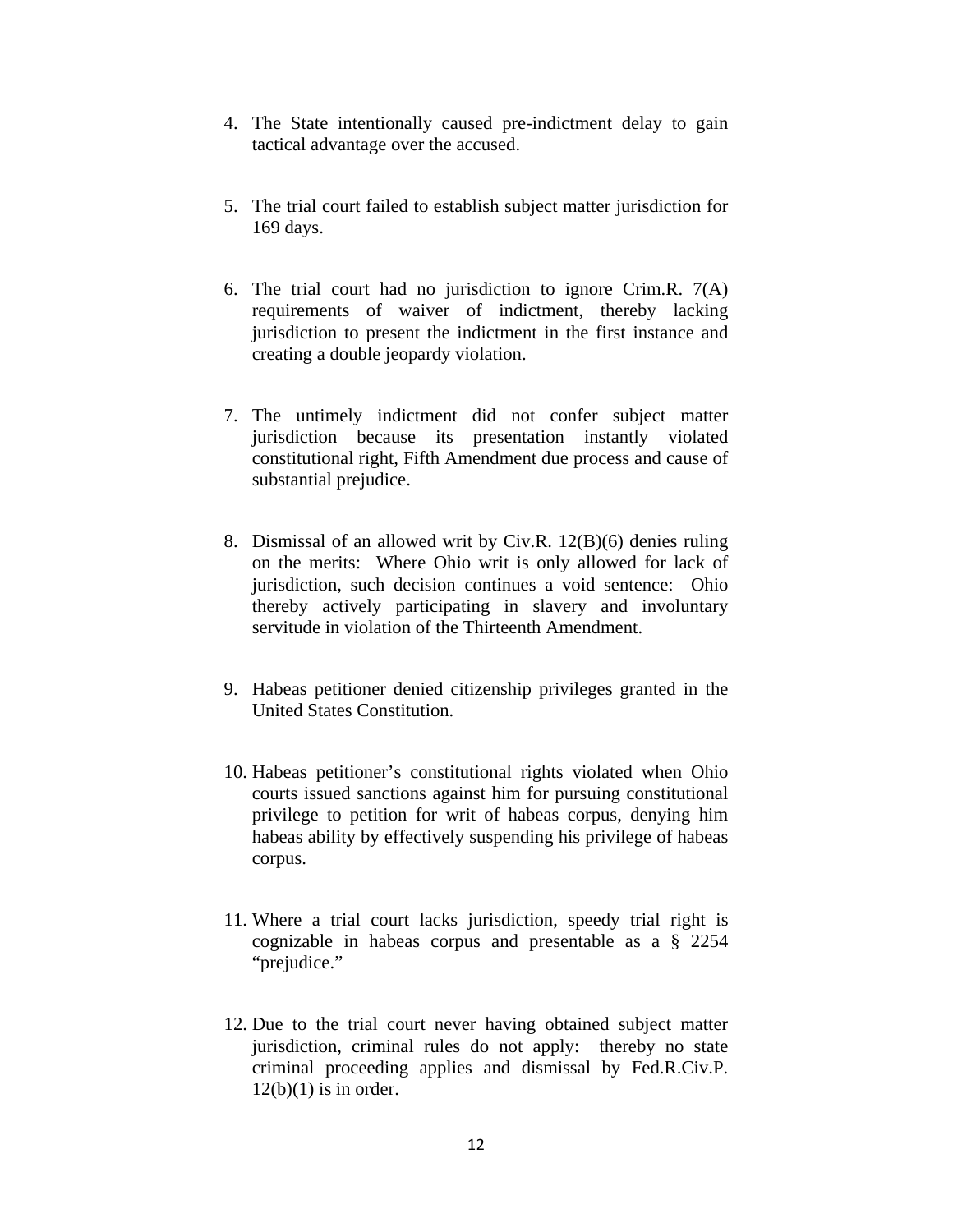- 13. Petitioner has standing to pursue relief in federal habeas corpus because of state court's unreasonable application of suspending state habeas corpus.
- 14. The state of Ohio has no constitutional authority to suspend this petitioner's habeas corpus against the multiple errors presented: these multiple errors intentionally committed against petitioner render his case cognizable in federal collateral review.
- 15. By issuing an order for return of the writ the state of Ohio acknowledged the trial court's lack of jurisdiction but refused requested relief.
- 16. Petitioner "prejudiced" by lengthy indictment delay.
- 17. Lack of subject matter jurisdiction supports actual innocence by requirement of presumption of innocence.
- 18. The courts of Ohio have acted in a[n] arbitrary and capricious manner to effectively suspend this petitioner's habeas corpus action in violation of the United States and Ohio constitutionally listed privileges: this constitutes an independent due process and Eighth Amendment violation.
- 19. Ohio court's refuse to file any habeas corpus action alleging lack of subject matter by a trial court is clearly contrary to clearly established federal law as determined by the Supreme Court of the United States in *U.S. v. Cotton*, 1222 S.Ct. 1781.
- 20. Ohio Supreme Court has no authority to suspend, nor jurisdiction to abridge, enlarge, or modify any substantive right by its practice and procedure Rule 4.03(B).
- 21. Due Process and equal opportunity of law is denied when a court prejudicially applies law to make it appear it has made no error.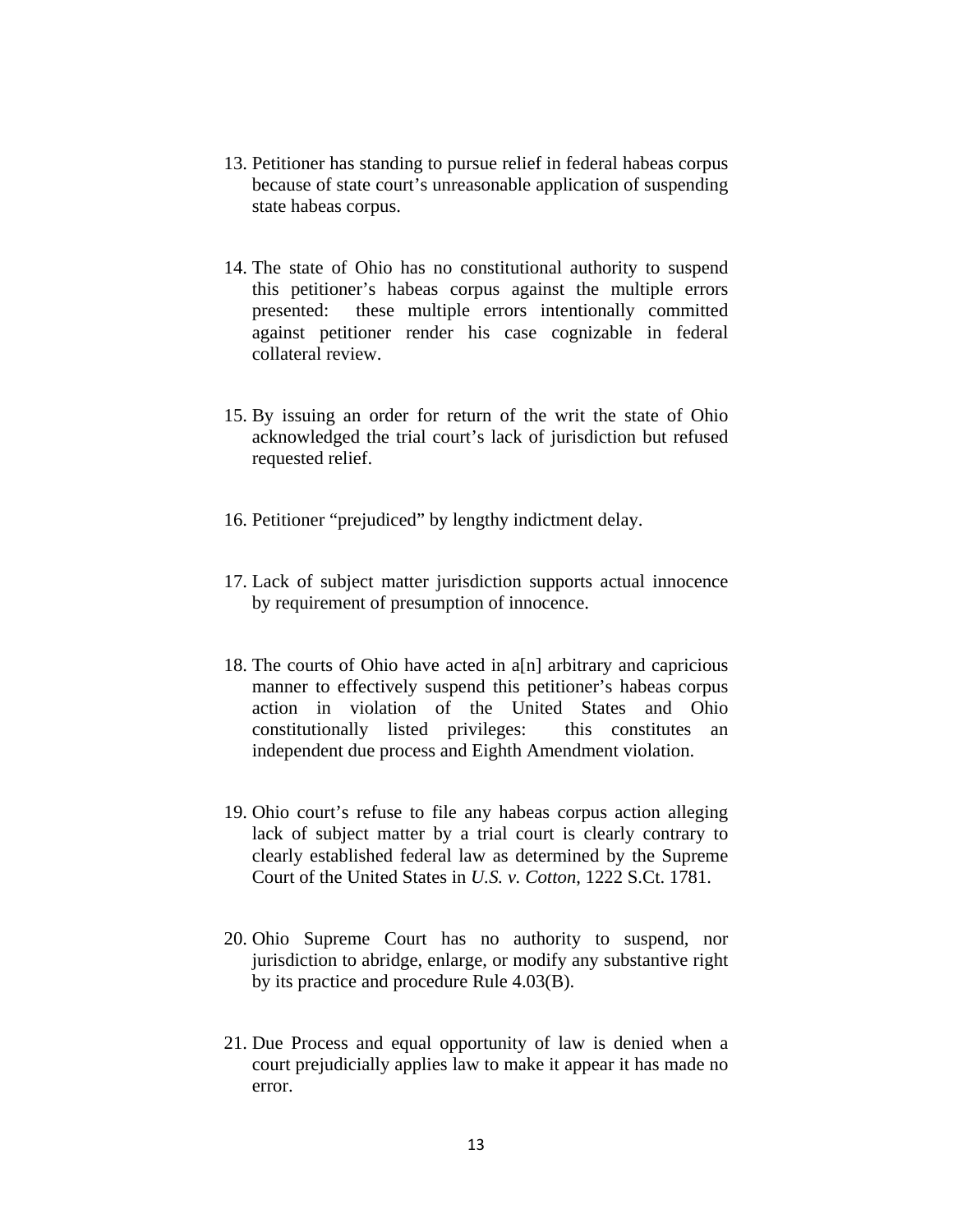- 22. Petitioner's opportunities are definitely exhausted where the state of Ohio refuses to rule on the merits, denies any ability to file, and federal courts do not find this Ohio action an offense against the U.S.Constitution worthy of review.
- 23. Issues ignored [merits not rule on] that this petitioner raised in his Ohio petition for writ of habeas corpus; and were thereafter ignored.
- 24. Ineffective assistance of trial counsel provides § 2254 "cause."
- 25. Delayed indictment and trial of this contrived case presented to harass petitioner for ulterior motives.
- 26. Ohio Supreme Court refusal to file appeal of habeas corpus under claim of vexatious litigator amounts to suspension of allowed writ of habeas corpus in a manner that required monetary funds to obtain the privilege of habeas corpus.
- 27. Ohio state court decisions were contrary to, and unreasonable applications of, clearly established federal law, thus providing grounds for § 2254 review.
- 28. Where trial court failed to timely establish subject matter jurisdiction, and therefore lacks jurisdiction in the case, violation of speedy trial right continues.
- 29. Judicial prejudice exhibited when trial court judge knowingly presented false evidence to deny petitioner's claim of legal innocence.

In the *Motion to Dismiss*, Respondent contends that this action should be dismissed as barred by

the one-year statute of limitations established by 28 U.S.C. § 2244(d).

#### **Motion for Summary Judgment**

On February 22, 2017, and March 2, 2017, Petitioner filed motions for summary

judgment pursuant to Rule 56 of the Federal Rules of Civil Procedure. (ECF Nos. 15, 17). As a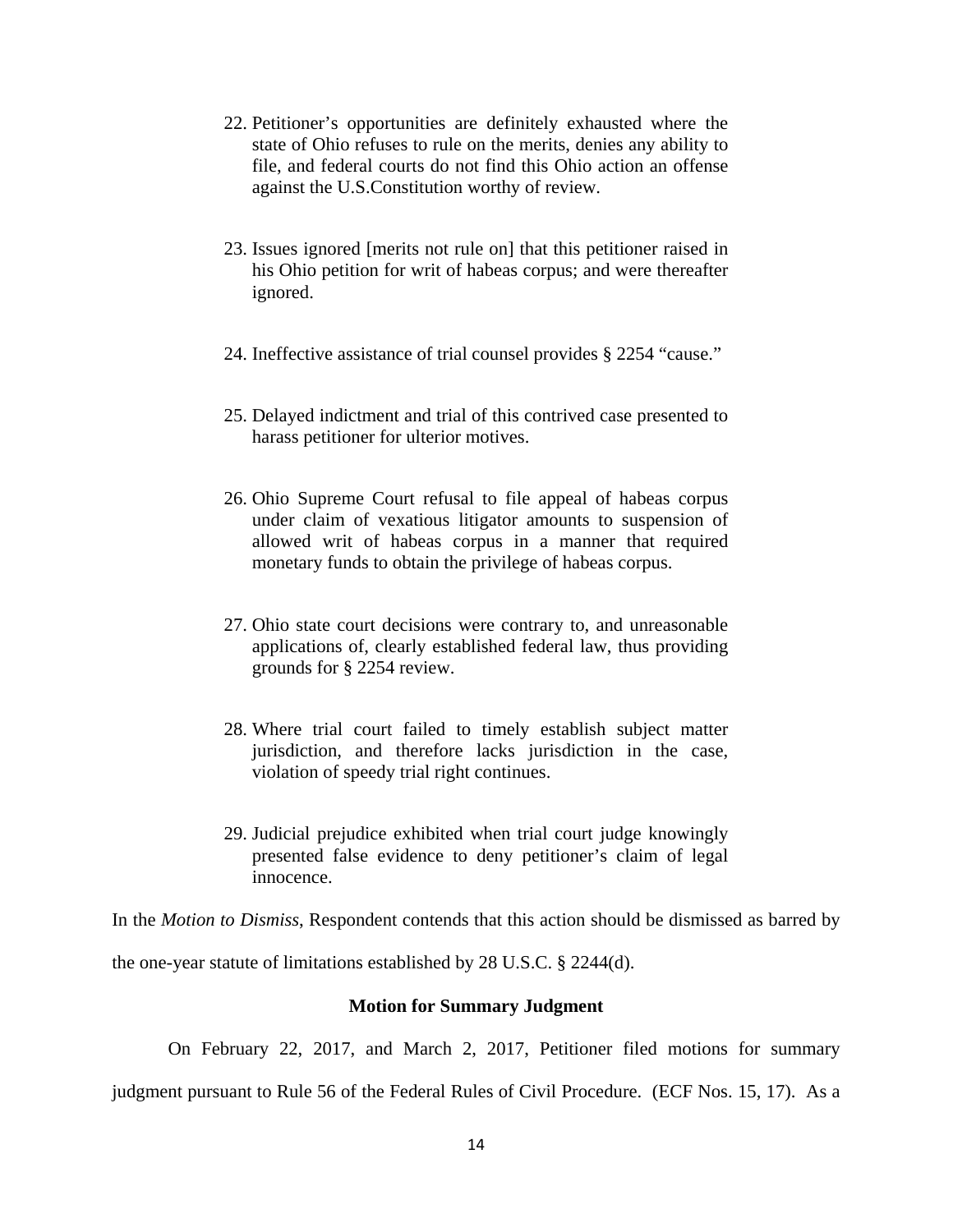basis for these motions, Petitioner contends that the Respondent failed to address the merits of hiss claims. He complains that the Respondent committed a default in the state appellate court and alleges that the State has acted in bad faith and for purposes of delay. *Motion for Summary Judgment* (ECF No. 17, PageID# 845). Petitioner also asks this Court to dismiss his designation as a vexatious litigator, and to award him reasonable attorney's fees. *Id.* (PageID# 846).

Summary judgment may be appropriate in some habeas corpus cases. *Blackledge v. Allison*, 431 U.S. 63, 80–81 (1977); *Browder v. Director*, 434 U.S. 257, 266, n. 10 (1978). However, the movant must show that there is "no genuine dispute as to any material fact and the movant is entitled to judgment as a matter of law." Fed.R.Civ.P. 56(a). "A party asserting that a fact cannot be or is genuinely disputed must support the assertion by: (A) citing to particular parts of materials in the record" or "(B) showing that the materials cited do not establish the absence or presence of a genuine dispute, or that an adverse party cannot produce admissible evidence to support the fact." Fed.R.Civ.P.  $56(c)(1)(A)$ , (B). The "party seeking summary judgment always bears the initial responsibility of informing the district court of the basis for its motion, and identifying those portions" of the record that demonstrate "the absence of a genuine issue of material fact." *Celotex Corp. v. Catrett*, 477 U.S. 317, 323 (1986). The burden then shifts to the nonmoving party who "must set forth specific facts showing that there is a genuine issue for trial." *Anderson v. Liberty Lobby, Inc*., 477 U.S. 242, 250 (1986). The court views the facts and any inferences that can be drawn from them in the light most favorable to the nonmoving party. *Keweenaw Bay Indian Comm. v. Rising*, 477 F.3d 881, 886 (6th Cir. 2007) (internal quotation marks omitted).

Summary judgment is disfavored in federal habeas corpus proceedings. *See Ruff v. Jackson*, No. 1:04–cv–014, 2005 WL 1652607, at \*2 (S.D. Ohio June 29, 2005)(Summary

15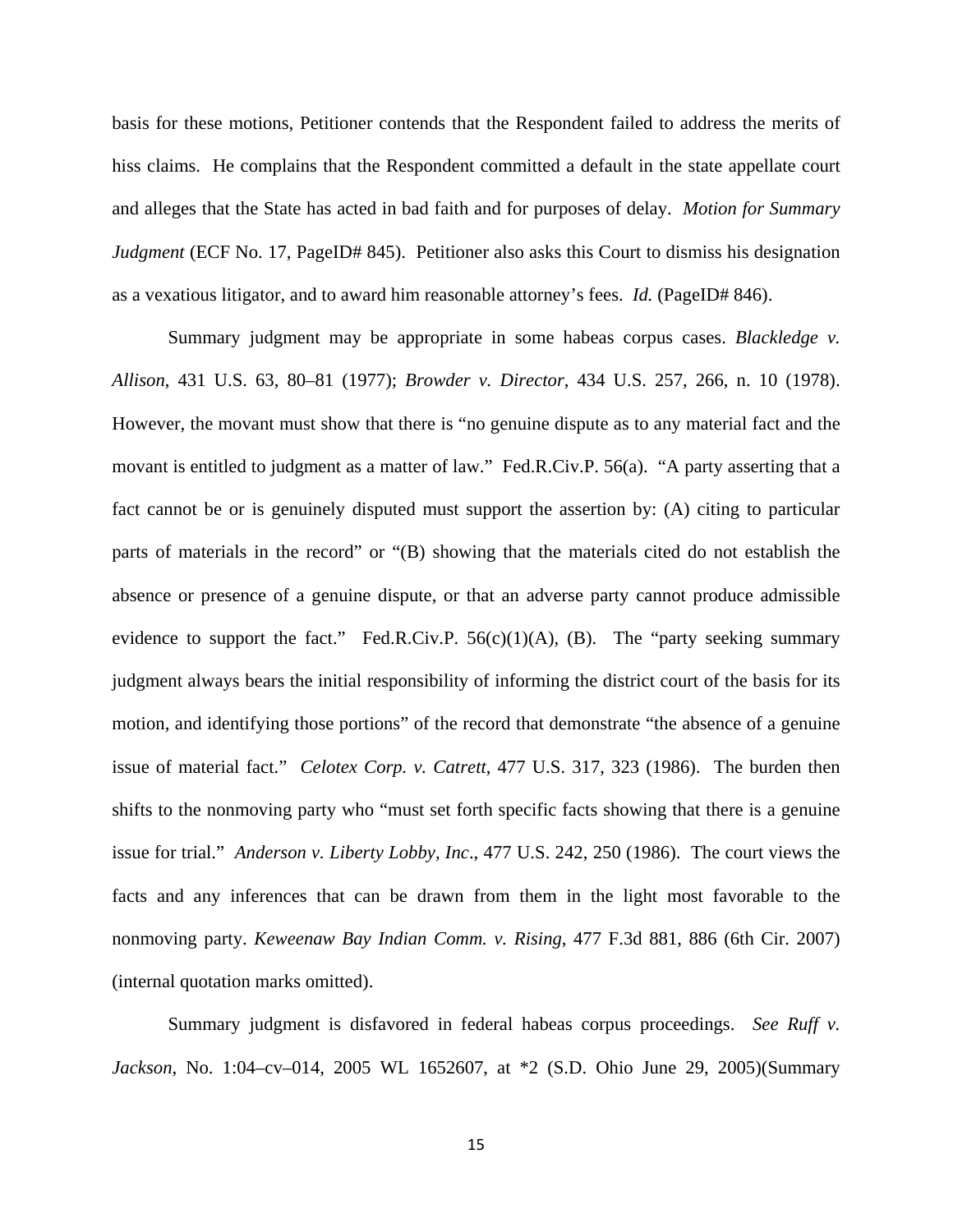judgment is "tantamount to granting Petitioner a default judgment which is relief that is unavailable in habeas corpus proceedings.")(quoting *Alder v. Burt*, 240 F.Supp.2d 651, 677 (E.D. Mich. 2003) (internal citation omitted)). A habeas petitioner who seeks summary judgment must at a minimum satisfy the requirements of Rule 56 of the Federal Rules of Civil Procedure. *Franklin v. Mansfield Corr. Inst*., No. 3:04–cv–187, 2006 WL 2128939 (S.D. Ohio July 27, 2006)(citing *Blackledge v. Allison*, 431 U.S. at 80–81; *Browder v. Director*, 434 U.S. at 266, n. 10 (1978)). Petitioner has failed to do so here.

Respondent argues that Petitioner's claims are time-barred or fail to present issues appropriate for federal habeas corpus relief. Respondent's defenses—which, if established, would foreclose habeas relief—must be resolved by the Court in order to determine whether Petitioner is entitled to relief. Under these circumstances, summary judgment in Petitioner's favor is not warranted. Further, as previously discussed by this Court in its dismissal of Petitioner's prior lawsuit in this Court, *see Brock v. Attorney General of the State of Ohio, Mike DeWine*, Case No. 2:15-cv-3050, *Report and Recommendation* (ECF No. 7, December 29, 2015), this Court lacks jurisdiction to grant Petitioner relief from the state courts' characterization of him as a vexatious litigator.

> Federal district courts do not stand as appellate courts for decisions of state courts. *See Rooker v. Fidelity Trust Co*., 263 U.S. 413 (1923); *Dist. of Columbia Court of Appeals v. Feldman*, 460 U.S. 462 (1983). The *Rooker-Feldman* doctrine "prevents a federal court from exercising jurisdiction over a claim alleging error in a state court decision." *Luber v. Sprague*, 90 Fed.appx. 908, 910 (6<sup>th</sup>) Cir. 2004). Federal courts' "authority to review a state court's judgment" is vested "solely in [the Supreme] Court." *Exxon Mobil Corp. v. Saudi Basic Indus. Corp.,* 544 U.S. 280 (2005).

*Hall v. Callahan*, 727 F.3d 450, 453 ( $6<sup>th</sup>$  Cir. 2013). Further, the record fails to support Petitioner's allegation that Respondent has acted improperly or in bad faith, and this Court is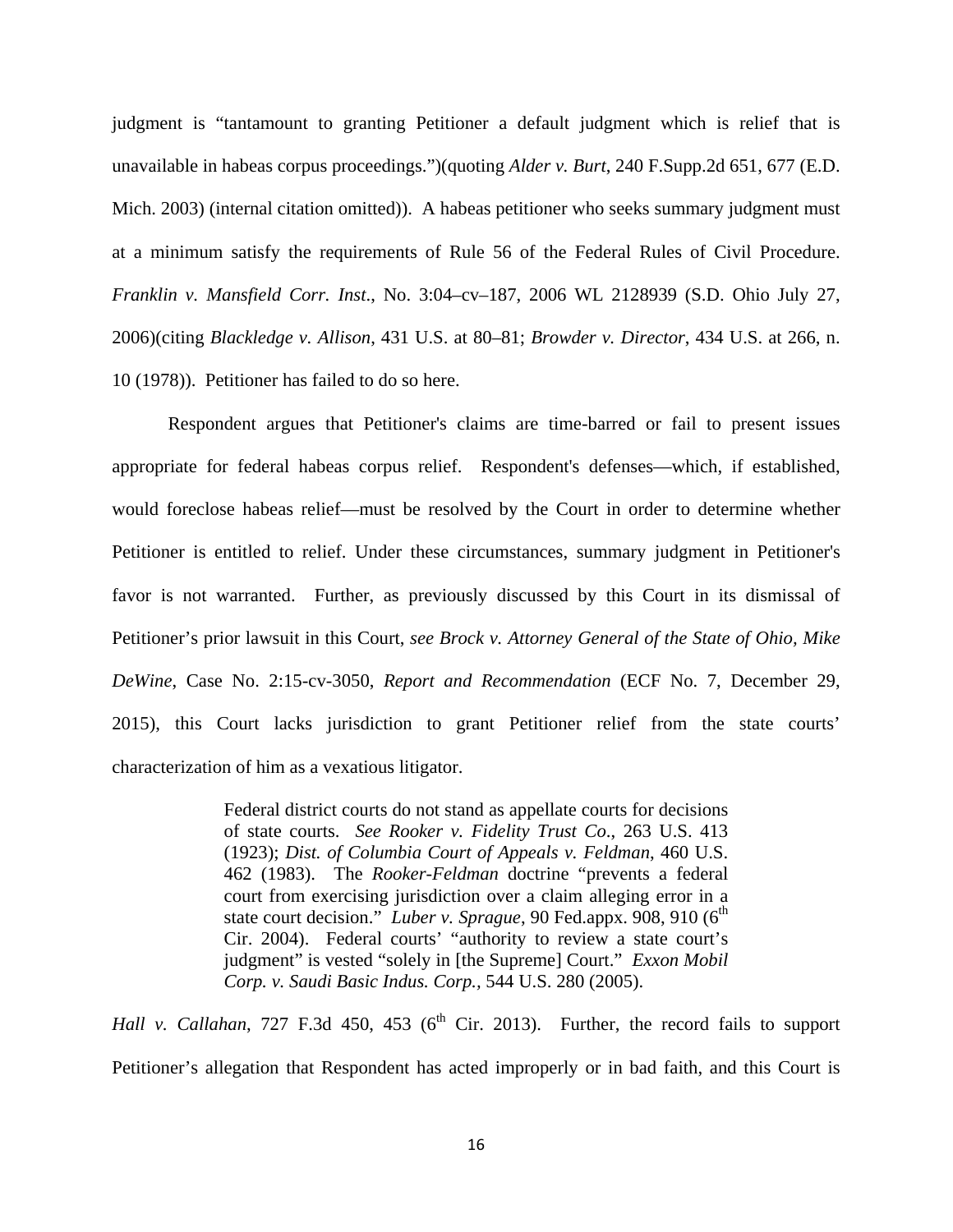without the authority to award attorney's fees in connection with the filing of a federal habeas corpus petition. *See McEvily v. Johnson*, No. 2:08-cv-520, 2009 WL 2242633, at \*3 (E.D. Va. July 27, 2009)("federal habeas petitions under 28 U.S.C. § 2254 are not among the actions eligible under 1988 for the award of attorney's fees.")(citing 42 U.S.C.A. 1988(b) (2000); *Larsen v. Sielaff*, 702 F.2sd 116, 118 ( $7<sup>th</sup>$  Cir. 1983)). Moreover, application of the one-year statute of limitations in a habeas corpus proceedings does not violate the Suspension Clause. *See Hill v. Dailey*, 557 F.3d 437, 438 (6<sup>th</sup> Cir. 2009)(citations omitted).

 Therefore, the Magistrate Judge **RECOMMENDS** that Petitioner's motions for summary judgment (ECF Nos. 15, 17) be **DENIED**.

### **Statute of Limitations**

The Antiterrorism and Effective Death Penalty Act of 1996 ("AEDPA") imposes a one-

year statute of limitations on the filing of habeas corpus petitions:

(d) (1) A 1–year period of limitation shall apply to an application for a writ of habeas corpus by a person in custody pursuant to the judgment of a State court. The limitation period shall run from the latest of—

(A) the date on which the judgment became final by the conclusion of direct review or the expiration of the time for seeking such review;

(B) the date on which the impediment to filing an application created by State action in violation of the Constitution or laws of the United States is removed, if the applicant was prevented from filing by such State action;

(C) the date on which the constitutional right asserted was initially recognized by the Supreme Court, if the right has been newly recognized by the Supreme Court and made retroactively applicable to cases on collateral review; or

(D) the date on which the factual predicate of the claim or claims presented could have been discovered through the exercise of due diligence.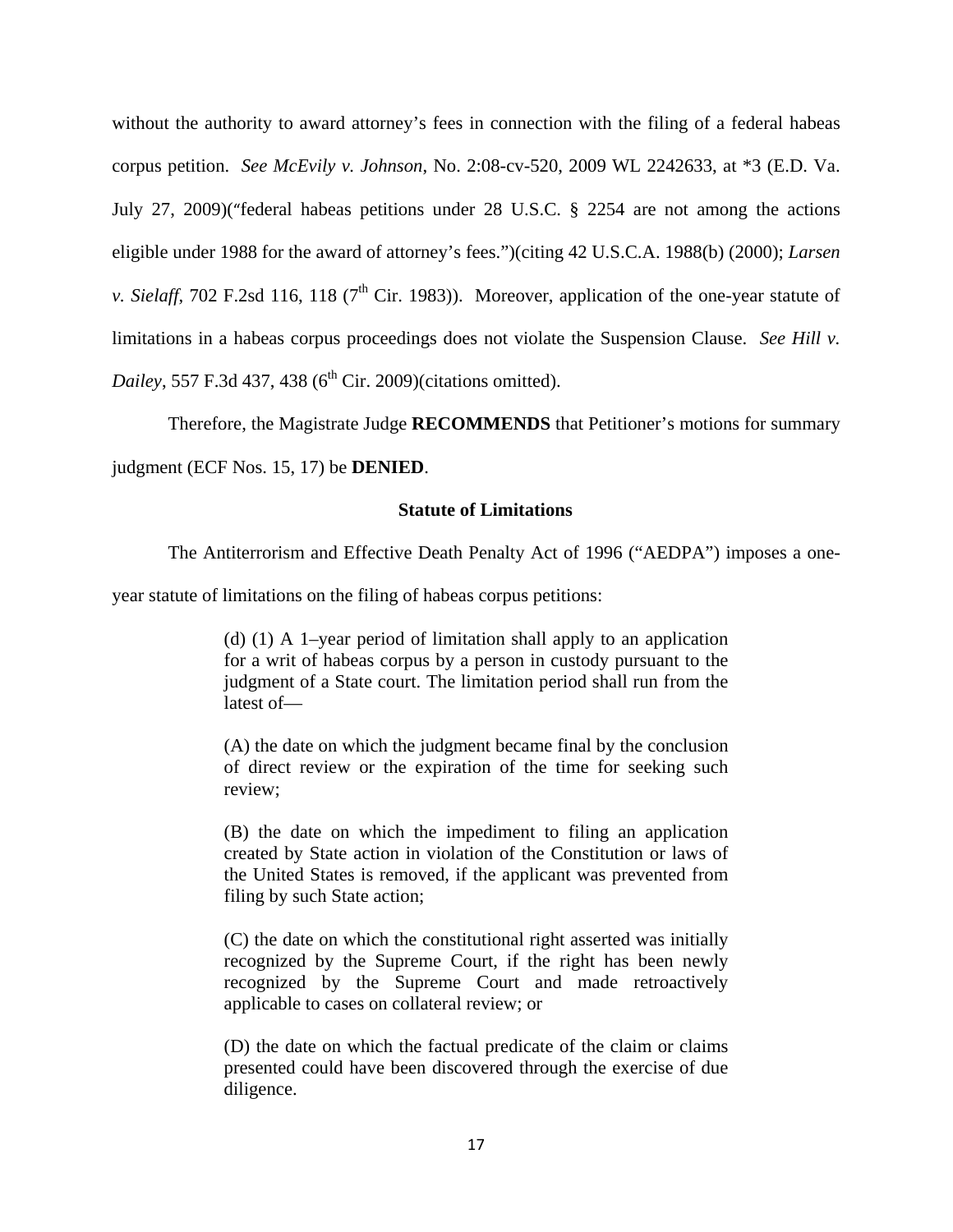(2) The time during which a properly filed application for State post-conviction or other collateral review with respect to the pertinent judgment or claim is pending shall not be counted toward any period of limitation under this subsection.

### 28 U.S.C. § 2244(d).

Applying the provision of  $\S$  2244(d)(1)(A), Petitioner's judgment of conviction became final on March 3, 2009, *i.e.,* ninety days after the Ohio Supreme Court's December 3, 2008, dismissal of his direct appeal, when the time for filing a petition for a writ of *certiorari* with the United States Supreme Court expired. *See Bronaugh v. Ohio*, 235 F.3d 280 (6th Cir. 2000). The statute of limitations began to run on the following day, and expired one year later, on March 4, 2010. Petitioner waited more than six years and five months, until August 23, 2016, to execute the *Petition*. *Petition* (ECF No. 1, PageID# 15). None of Petitioner's state court filings filed after March 4, 2010, served to toll the running of the statute of limitations under  $\S$  2244(d)(2), either because the state courts denied all such actions as untimely or improperly filed, or because Petitioner filed them after the one-year statute of limitations had already expired. "The tolling provision does not. . . 'revive' the limitations period (*i.e*., restart the clock at zero); it can only serve to pause a clock that has not yet fully run." *Vroman v. Brigano*, 346 F.3d 598, 601 (6th Cir. 2003)(citing *Rashid v. Khulmann,* 991 F.Supp. 254, 259 (S.D.N.Y. 1998)); *Winkfield v. Bagley*, 66 Fed.Appx. 578, unpublished, 2003 WL 21259699 (6th Cir. May 28, 2003) (same). *See also Pace v. DiGuglielmo,* 544 U.S. 408, 417 (2008)("[T]ime limits, no matter their form, are 'filing' conditions," and where the state court rejects a post conviction or collateral action as untimely, it is not "properly filed" so as to toll the running of the statute of limitations under §  $2244(d)(2)$ ).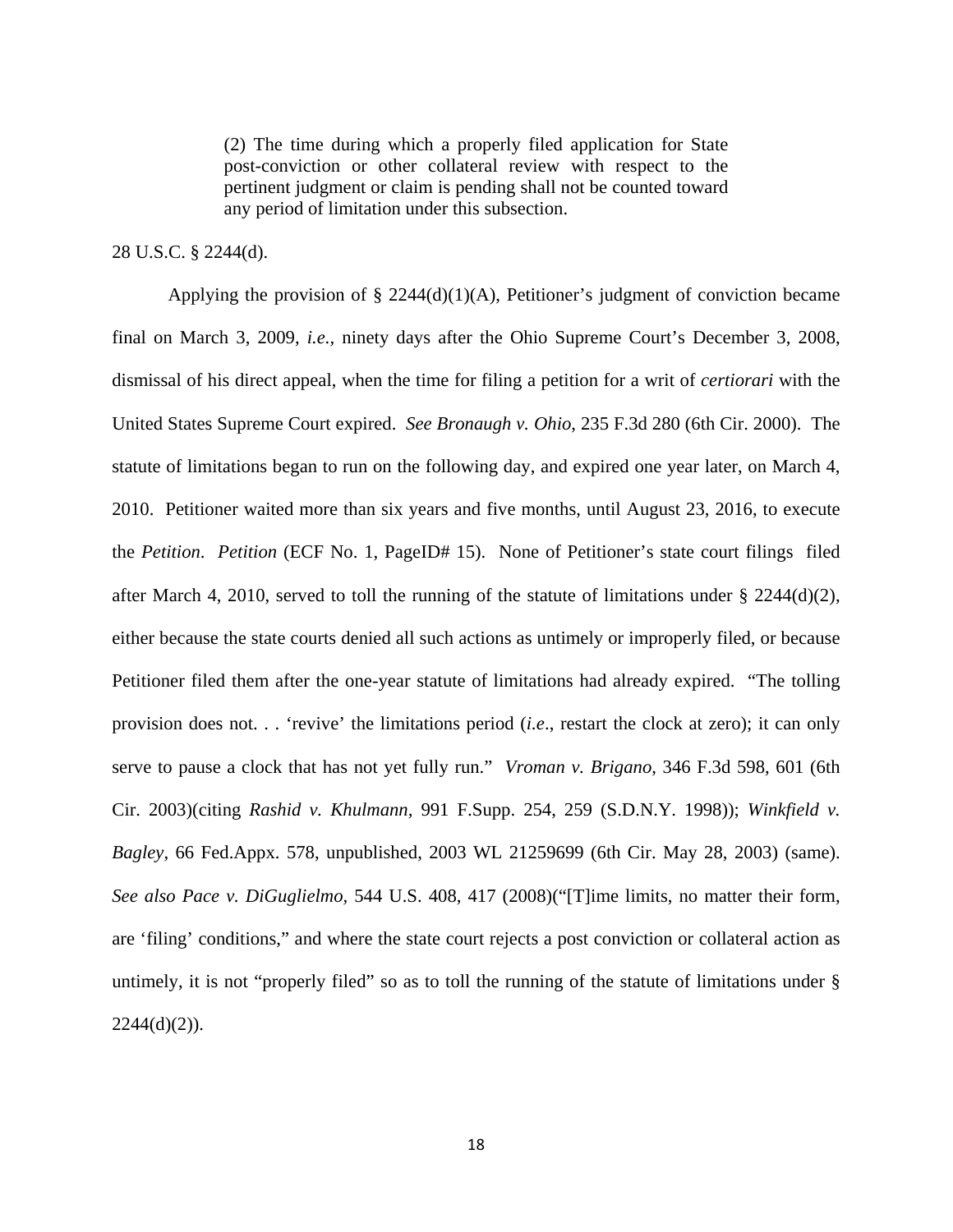Further, the record does not establish a basis for the equitable tolling of the statute of limitations. *See Holland v. Florida*, 560 U.S. 631, 650 (2010)(A petitioner is entitled to equitable tolling only if he shows "1) that he has been pursuing his rights diligently, and 2) that some extraordinary circumstances stood in his way" and prevented timely filing)(citing *Pace*, 544 U.S. at 418).

Petitioner insists that this action is timely, because he filed it within one year of the state appellate court's October 1, 2015, dismissal of his habeas corpus appeal. He argues that his claims relate not to his underlying judgment of conviction, but to the state courts' allegedly improper dismissal of his state habeas corpus petition, in which he raised issues regarding the trial court's lack of jurisdiction and the denial of his right to a speedy trial, and the dismissal of his appeal. Petitioner further argues that such claims may be brought at any time under the United States Supreme Court's decision in *United States v. Cotton*, 535 U.S. 625 (2002)(indicating that subject-matter jurisdiction, or "a court's power to hear a case, can never be forfeited or waived"), and that this action – which challenges the state courts' jurisdiction – is therefore timely. Petitioner also points to the fact that, because the state courts designated him a vexatious litigator, he can no longer obtain redress in the state courts. *Reply* (ECF No. 13).

These arguments are not persuasive. Petitioner's claims regarding the trial court's alleged lack of jurisdiction and his denial of the right to a speedy trial were known to him at the time of trial. Petitioner's claims are not timely at this point merely because he raised them in a state habeas corpus action filed long after the one-year statute of limitations had expired. Furthermore, Petitioner's reliance on the Supreme Court's decision in *Cotton* does not assist him, as that case does not stand for the proposition that a federal habeas corpus petitioner may avoid the one-year statute of limitations under 28 U.S.C. § 2244(d) merely by raising a claim regarding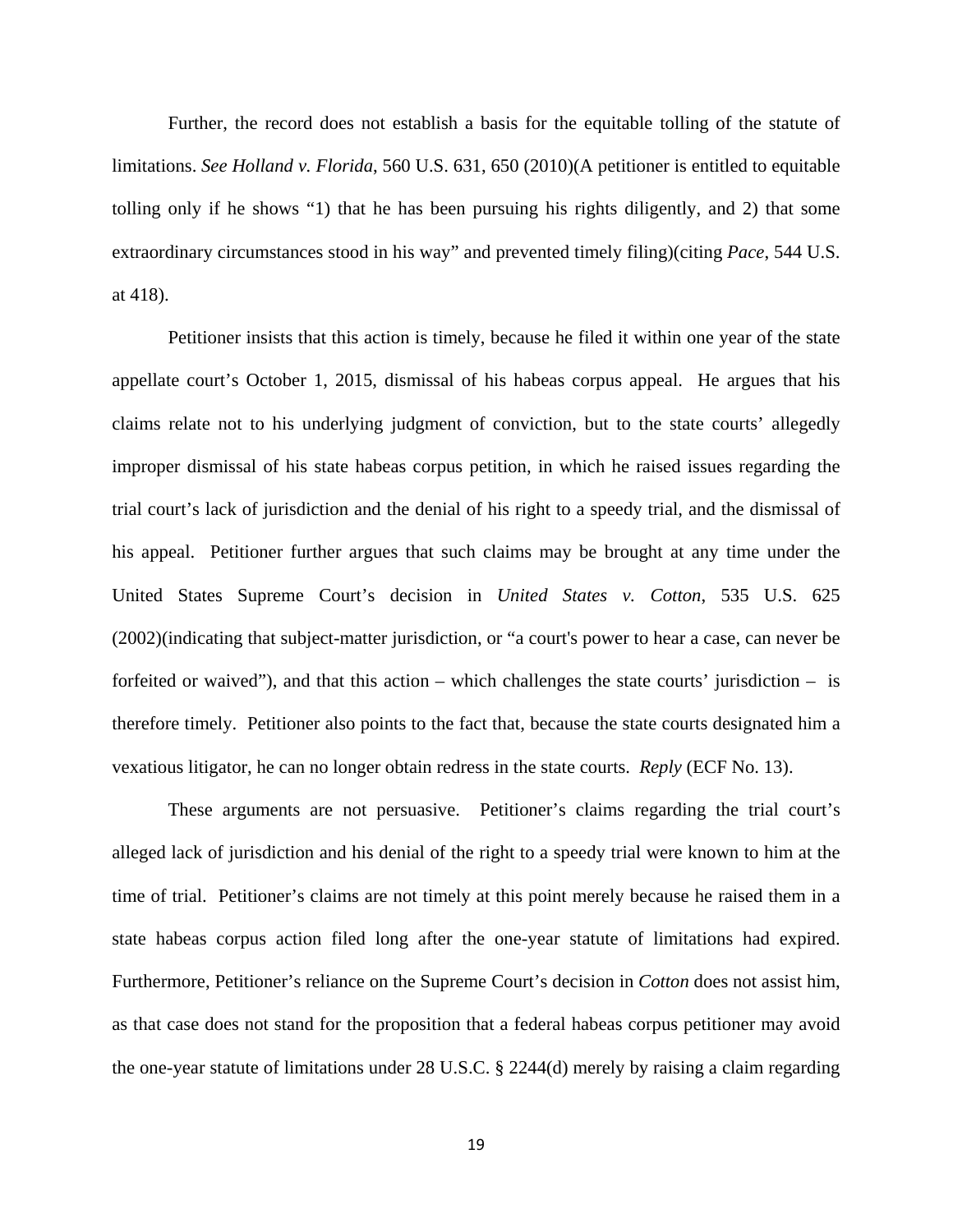a state trial court's alleged lack of jurisdiction. The Petitioner's "characterization of his claims as jurisdictional does not save them from the limitations period provided by  $\S$  2244(d)(1)(A)." *Hawkins v. Thomas*, No. 7:15-cv-01132-VEH-SGC, 2015 WL 9060337, at \*3 (N.D. Ala. Nov. 18, 2015)(citing *Summerville v. Alabama Dep't of Corr*., 2015 WL 5474460, at \*3 (N.D.Ala. Sept. 16, 2015)); *see also Caldwell v. Bunting*, No. 5:14-cv-1546, 2015 WL 12803701, at \*4 (N.D. Ohio Nov. 24, 2015)(claim under *Cotton* does not affect timeliness of petition), *Report and Recommendation rejected on other grounds by* 2016 WL 6995299 (N.D. Ohio Nov. 30, 2016). Further, Petitioner's claim that the state courts improperly denied his state habeas corpus petition and his appeal therefrom does not provide a basis for federal habeas corpus relief.

> The Sixth Circuit has held that "habeas corpus is not the proper means by which prisoners should challenge errors or deficiencies in state post-conviction proceedings." *Greer v. Mitchell*, 264 F.3d 663, 681 (6th Cir. 2001) (rejecting as noncognizable in habeas corpus claim that Ohio's post-conviction scheme fails to provide defendants an adequate corrective process for reviewing claims of constitutional violations) (citing *Kirby v. Dutton*, 794 F.2d 245 (6th Cir. 1986)), *cert. denied*, 535 U.S. 940, 122 S.Ct. 1323, 152 L.Ed.2d 231 (2002). Federal habeas review is not available to attack the legality of post-conviction proceedings because such proceedings are not related to a petitioner's detention. *Kirby,* 794 F.2d at 247; *see also Cress v. Palmer*, 484 F.3d 844, 853 (6th Cir. 2007); *Alley v. Bell*, 307 F.3d 380, 387 (6th Cir. 2002). Petitioner's claim "must directly dispute the fact or duration of the confinement." *Kirby,* 794 F.2d at 248 (citing *Preiser v. Rodriguez*, 411 U.S. 475, 500, 93 S.Ct. 1827, 36 L.Ed.2d 439 (1973)). A ground for relief that challenges the correctness of a state judicial proceeding and does not dispute the detention itself is not cognizable. *See Kirby*, 794 F.2d at 247–48.

*Wright v. Lazaroff*, 643 F. Supp. 2d 971, 990-91 (S.D. Ohio 2009) (footnote omitted). *See also Leonard v. Warden, Ohio State Penitentiary*, 846 F.3d 832, 854 (6<sup>th</sup> Cir. 2017)(federal habeas corpus does not lie for challenges to a state's scheme of post-conviction relief)(citing *Greer v. Mitchell*, 264 F.3d at 681)(citing *Kirby v. Dutton*, 794 F.2d at 246; *Cress v. Palmer*, 484 F.3d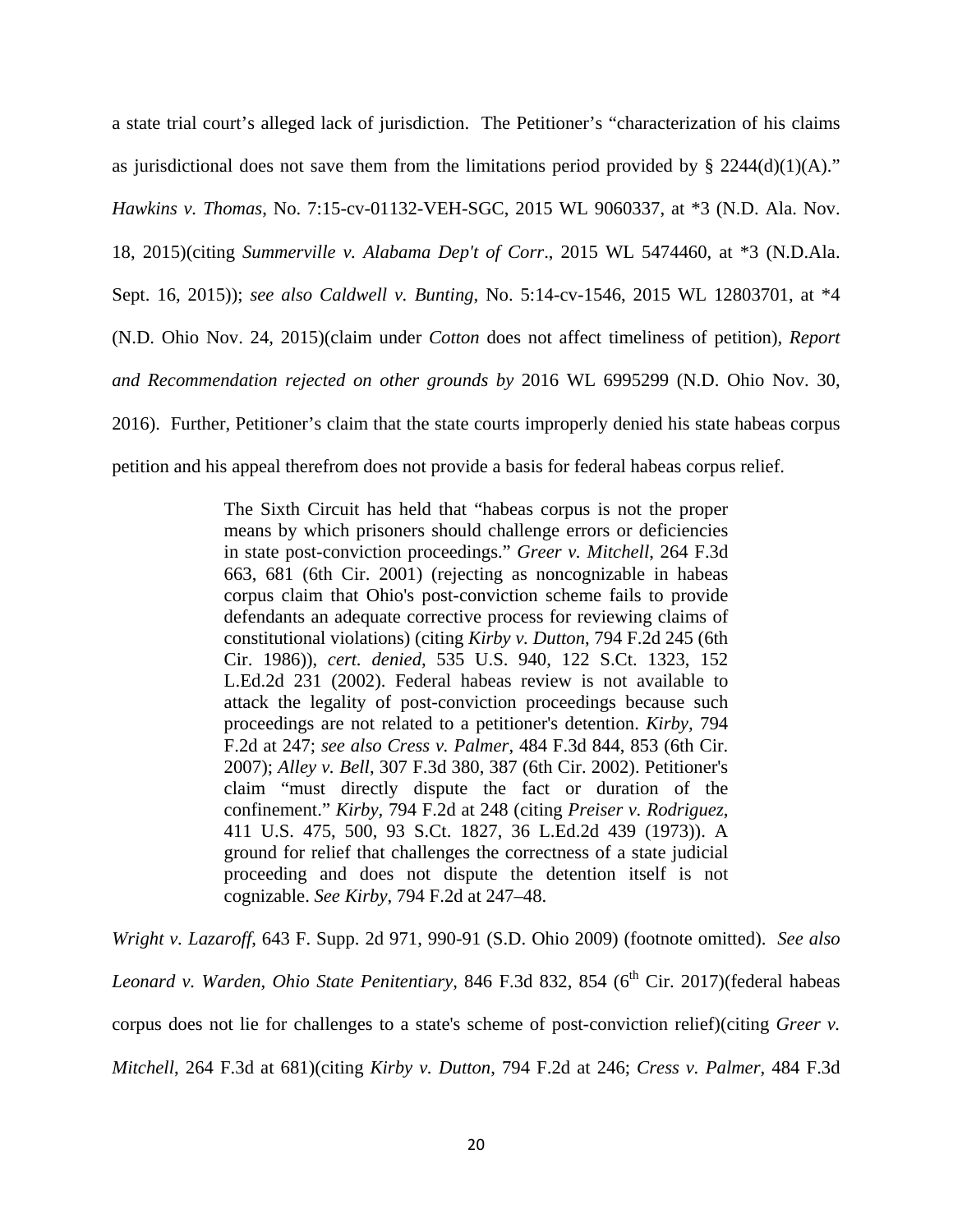844, 853 (6th Cir. 2007)("the writ is not the proper means" to challenge "collateral matters" as opposed to "the underlying state conviction giving rise to the prisoner's incarceration")(internal citations omitted)). "Errors or deficiencies in post conviction proceedings are not properly considered in habeas corpus proceedings." *Hayden v. Warden, Marion Correctional Institution*, No. 2:15-cv-2927, 2016 WL 2648776, at \*3 (S.D. Ohio May 10, 2016)(citations omitted); *see also Bollar v. Miller,* No. 4:09-cv-472, 2009 WL 5217098, at \*8 (N.D. Ohio Dec. 30, 2009)("Such a request is the quintessential example of what is not cognizable in a federal habeas petition.")(citations omitted).

#### **Recommended Disposition**

 Therefore, the Magistrate Judge **RECOMMENDS** that Respondent's *Motion to Dismiss* (ECF No. 12) be **GRANTED** and that this action be **DISMISSED** as barred by the one-year statute of limitations established by 28 U.S.C. § 2244(d), and that Petitioner's motions for summary judgment (ECF Nos. 15, 17) be **DENIED.**

#### **Procedure on Objections**

If any party objects to this *Report and Recommendation*, that party may, within fourteen (14) days of the date of this report, file and serve on all parties written objections to those specific proposed findings or recommendations to which objection is made, together with supporting authority for the objection(s). A judge of this Court shall make a *de novo* determination of those portions of the report or specified proposed findings or recommendations to which objection is made. Upon proper objections, a judge of this Court may accept, reject, or modify, in whole or in part, the findings or recommendations made herein, may receive further evidence or may recommit this matter to the magistrate judge with instructions. 28 U.S.C. §  $636(b)(1)$ .